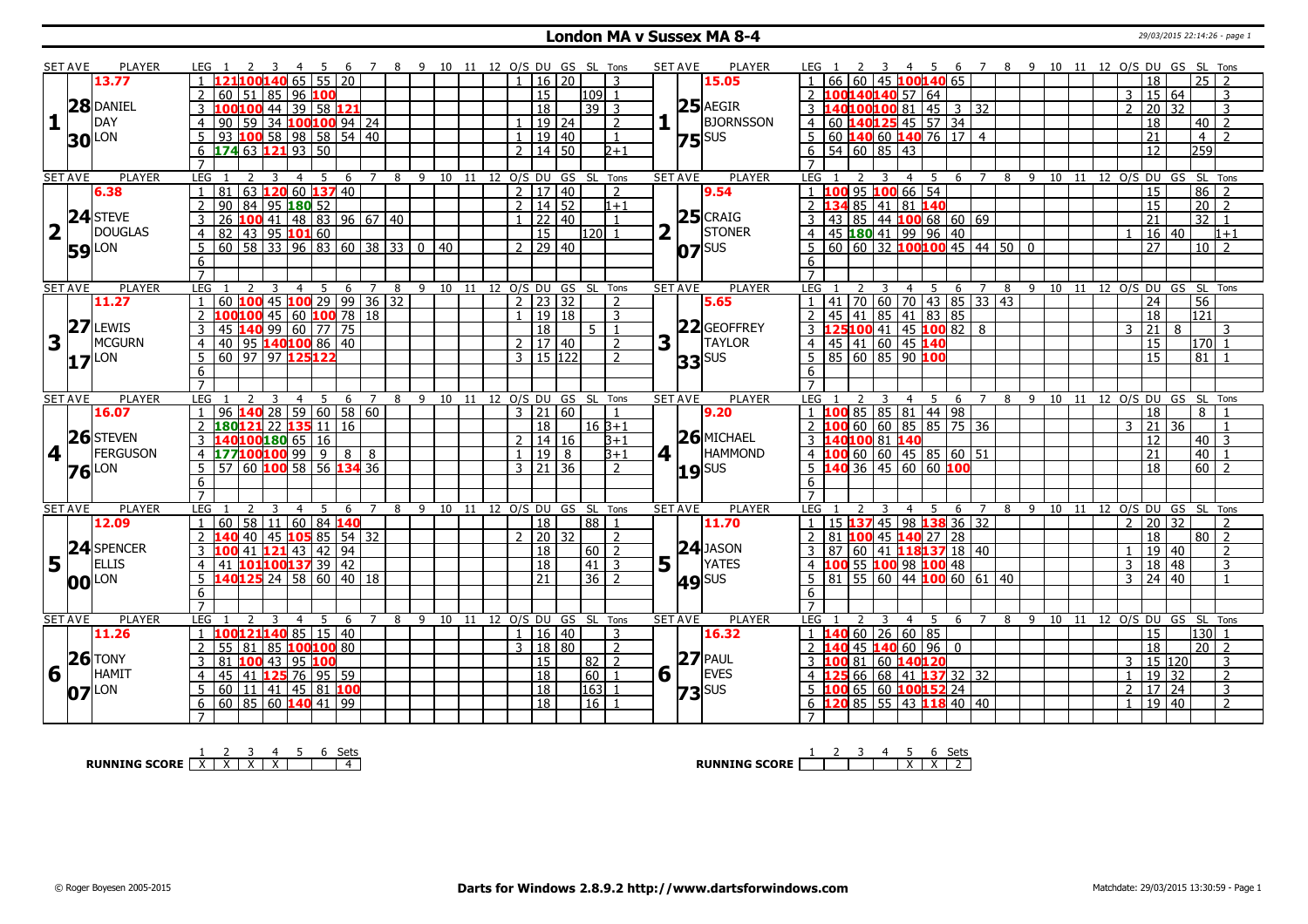#### **London MA v Sussex MA 8-4** 29/03/2015 22:14:26 - page 2

|                         | <b>SET AVE</b> | <b>PLAYER</b>       | LEG 1<br>4 5<br>- 6                                                                    | 7 8 9 10 11 12 O/S DU GS SL Tons |                                |  |                                            |                |                           |                                            |                           | <b>SET AVE</b><br>PLAYER                 | 6 7 8 9 10 11 12 O/S DU GS SL Tons<br>LEG 1<br>45                                                                                                                              |
|-------------------------|----------------|---------------------|----------------------------------------------------------------------------------------|----------------------------------|--------------------------------|--|--------------------------------------------|----------------|---------------------------|--------------------------------------------|---------------------------|------------------------------------------|--------------------------------------------------------------------------------------------------------------------------------------------------------------------------------|
|                         |                | 9.37                | 55 28 48 26<br>LOO100 40 I                                                             |                                  |                                |  | 24                                         |                | 4                         | 3                                          |                           | 7.60                                     | $30 \mid 41 \mid 60$ <b>140</b> 69 17 8<br>25<br>8                                                                                                                             |
|                         |                |                     | 60 85 81 60 95                                                                         |                                  |                                |  | 18                                         |                | $\overline{20}$           | $\overline{1}$                             |                           |                                          | 16 10<br>96 180100 65 50 10<br>2<br>b+1<br>$\mathbf{1}$                                                                                                                        |
|                         |                | $23$ MARK           | 95 100 60 137 46 20<br>3<br>43                                                         |                                  |                                |  | 2   20   20                                |                |                           | $\overline{z}$                             |                           | $24$ TERRY                               | 80   96   100   41   96   63   9<br>3<br>21<br>16 <sup>1</sup><br>$\vert$ 1                                                                                                    |
| $\overline{\mathbf{z}}$ | LΓ             | <b>LANDERS</b>      | 41   45   60 <b>100100</b> 70<br>$\overline{4}$<br>60                                  |                                  |                                |  | 21                                         |                | 25 2                      |                                            | 7                         | HOWSE                                    | $4 64 60 81 60$ 100 96 40<br>19 40<br>$\mathbf{1}$<br>$\mathbf{1}$                                                                                                             |
|                         |                | LON                 | 100 55 85 81 26 83<br>5                                                                |                                  |                                |  | $\overline{18}$                            |                | $\overline{21}$           | $\overline{1}$                             |                           |                                          | 85 43 26 83 140 79 45<br>5<br>$\overline{21}$<br>$\overline{45}$<br>3                                                                                                          |
|                         | 61             |                     | 6                                                                                      |                                  |                                |  |                                            |                |                           |                                            |                           | <b>40</b> SUS                            | 6                                                                                                                                                                              |
|                         |                |                     | $\overline{7}$                                                                         |                                  |                                |  |                                            |                |                           |                                            |                           |                                          | $\overline{7}$                                                                                                                                                                 |
|                         | <b>SET AVE</b> | <b>PLAYER</b>       | LEG<br>2<br>5<br>- 6<br>3<br>4                                                         | $\overline{7}$                   | 8 9 10 11 12 0/S DU GS SL Tons |  |                                            |                |                           |                                            |                           | <b>SET AVE</b><br>PLAYER                 | LEG<br>8 9 10 11 12 O/S DU GS<br>SL Tons<br>$\overline{4}$<br>5<br>6<br>$\overline{7}$<br><sup>2</sup><br>3                                                                    |
|                         |                | 11.42               | $95 \mid 41 \mid 85 \mid 100 \mid 80$                                                  |                                  |                                |  | $\mathbf{3}$                               | 18 80          |                           | $\overline{z}$                             |                           | 7.56                                     | $1 \ 81 \ 43 \ 81 \ 180 \ 92$<br>$\overline{15}$<br>$\overline{24 1+1}$                                                                                                        |
|                         |                |                     | 60 60 60 41 100 55<br>$\overline{2}$<br>85                                             |                                  |                                |  | $\overline{21}$                            |                | $40$   1                  |                                            |                           |                                          | 2 100 57 115 85 44 42 38 20<br>22<br>20<br>2                                                                                                                                   |
|                         |                | $ 22 $ GENE         | 81  <br>41 <b>140</b> 40 21 24 32                                                      |                                  |                                |  | 3                                          | 27   32        |                           |                                            |                           | $23$ TONY                                | 21946058328<br>24<br>$60   60  $ <b>1</b>                                                                                                                                      |
| 8                       | $\vert \vert$  | HILL                |                                                                                        |                                  |                                |  |                                            |                |                           |                                            |                           | PETERS                                   | 8                                                                                                                                                                              |
|                         |                |                     | $140$ 60 60 80 25<br>60                                                                |                                  |                                |  | 18                                         |                | 76 I                      |                                            | $\mathbf{8}$ <sup>T</sup> |                                          | $\vert$ 60 <b>140</b> 60 <b>95 100</b> 26 20<br>19 20<br>4                                                                                                                     |
|                         |                | 06 LON              | 45 125 43 55 99 54 40 40                                                               |                                  |                                |  | $2 \mid 23 \mid 40$                        |                |                           | $\mathbf{1}$                               |                           | $31$ <sup>SUS</sup>                      | .5.<br>21<br>40                                                                                                                                                                |
|                         |                |                     | 100 60 100 60 137 36<br>6                                                              | 6<br>$\overline{2}$              |                                |  | $3 \mid 24$                                | $\overline{2}$ |                           | $\mathcal{R}$                              |                           |                                          | 40 40 60 96 42 81 43 79<br>$\overline{20}$<br>6<br>24                                                                                                                          |
|                         |                |                     | $\overline{7}$                                                                         |                                  |                                |  |                                            |                |                           |                                            |                           |                                          | $\overline{7}$                                                                                                                                                                 |
|                         | <b>SET AVE</b> | PLAYER              | LEG<br>.5<br>-6<br>$\sqrt{57/44}$ 140 63<br>41<br>$\mathbf{1}$                         | 8<br>7                           | 10<br>9                        |  | 11 12 0/S DU GS SL Tons<br>$\overline{15}$ |                | 156                       | $\overline{1}$                             |                           | <b>SET AVE</b><br><b>PLAYER</b><br>12.00 | LEG<br>10<br>12 0/S DU GS<br>SL Tons<br>8<br>9<br>11<br>.5.<br>6<br>$1 \overline{140140}$ 95 27 67 32<br>$16 \overline{)32}$<br>$\overline{1}$                                 |
|                         |                | 16.18               | $\overline{2}$<br>66                                                                   |                                  |                                |  | 2   14   64                                |                |                           |                                            |                           |                                          | 12<br>301                                                                                                                                                                      |
|                         |                | $25$ NICKY          | 140131100 64                                                                           |                                  |                                |  |                                            |                |                           | 3                                          |                           | $24$ ANDY                                | 2   60   40   60   40                                                                                                                                                          |
| $\overline{9}$          |                | <b>TURNER</b>       | 96 100 60 100<br>3<br>41<br>28                                                         |                                  |                                |  | $ 18\rangle$                               |                | 76   2                    |                                            |                           | <b>DERRICK</b>                           | 3   85   41   43   140   85   89   18<br>$3 \mid 21$<br>  18                                                                                                                   |
|                         |                |                     | 80<br>58<br>92 58 40 92<br>$\overline{4}$<br>26                                        |                                  |                                |  | $\overline{24}$                            |                | $\overline{32}$           |                                            | $9\sqrt{1}$               |                                          | $ 41 43 60 55$ 100100 62 40<br>$\overline{23}$<br>$\overline{2}$<br>$\overline{40}$<br>$\mathcal{D}$<br>$\overline{4}$                                                         |
|                         |                | $74$ <sup>LON</sup> | 12514018036<br>20                                                                      |                                  |                                |  |                                            | 13 20          |                           | $B+1$                                      |                           | $11$ sus                                 | 81 140 43 85 96<br>15<br>56<br>5.                                                                                                                                              |
|                         |                |                     | $100$ 47 45 40 $138$ 40 32<br>59                                                       |                                  |                                |  | $\mathcal{L}$                              | 23   32        |                           | $\overline{2}$                             |                           |                                          | 6 $100140100$ 45 45 31 0<br>21<br>40<br>3                                                                                                                                      |
|                         |                |                     | 96<br>61<br>74                                                                         |                                  |                                |  | 18                                         |                | 25                        | $\overline{2}$                             |                           |                                          | $60 \overline{)20}$<br>21<br>$\overline{20}$<br>98<br>98<br>3<br>45                                                                                                            |
|                         | <b>SET AVE</b> | <b>PLAYER</b>       | LEG<br>6<br>60<br>100 81<br>80<br>11   49                                              | 8                                | 9<br>$0$   10                  |  | 10 11 12 0/S DU GS SL<br>27                |                | 10 <sup>1</sup>           | Tons<br>$\overline{z}$                     |                           | <b>SET AVE</b><br><b>PLAYER</b>          | 10 11 12 0/S DU GS SL Tons<br>LEG<br>9<br>8<br>6<br>62 55<br>$\overline{36}$<br>26 94 60 40 80 48<br>$\overline{26}$<br>$\overline{2}$<br>48                                   |
|                         |                | 10.93               | 68                                                                                     |                                  |                                |  |                                            |                |                           |                                            |                           | 5.25                                     | $55 60 $ 100 78 100 56 0 12<br>$\overline{z}$<br>$\overline{z}$                                                                                                                |
|                         |                | $23$ TOMMY          | $\overline{2}$<br>$123$ 45 125 56 10 10<br>64<br>60                                    |                                  |                                |  | $2 \mid 23 \mid 10$<br>$\mathbf{1}$        |                |                           | $\overline{2}$<br>$\overline{2}$           |                           | $21$ <sub>ROD</sub>                      | 24<br>40<br>$159$ 1<br>$60$ 60 41 100 81<br>$\overline{15}$                                                                                                                    |
|                         |                |                     | 3<br>125 43 140 97 36                                                                  |                                  |                                |  |                                            | $16 \mid 36$   |                           | $\overline{1}$                             |                           | <b>HAWKINS</b>                           | 3                                                                                                                                                                              |
| $10^+$                  |                | SANWELL             | 66 95 140 85 55<br>$\overline{4}$<br>60<br>81<br>100                                   |                                  |                                |  | 3   18   55                                |                |                           |                                            | .O I                      |                                          | $4 \mid 41 \mid 125 \mid 66 \mid 60 \mid 60 \mid 81$<br>18<br>68<br>18                                                                                                         |
|                         |                | <b>99</b> LON       | 95 <b>140</b> 53 28<br>5 <sup>2</sup>                                                  | $\overline{4}$                   |                                |  | 2   20   4                                 |                |                           | 2                                          |                           | $76$ <sup>SUS</sup>                      | 5   60   81   100   45   95   80<br>40                                                                                                                                         |
|                         |                |                     | 6<br>$\overline{7}$                                                                    |                                  |                                |  |                                            |                |                           |                                            |                           |                                          | 6<br>$\overline{7}$                                                                                                                                                            |
|                         |                |                     |                                                                                        |                                  |                                |  |                                            |                |                           |                                            |                           |                                          |                                                                                                                                                                                |
|                         | <b>SET AVE</b> | <b>PLAYER</b>       | LEG<br>5<br>3<br>$\overline{4}$<br>6<br>140100140 18<br>$\overline{9}$<br>$\mathbf{1}$ | 7<br>8<br>-5<br>$\overline{4}$   |                                |  | 9 10 11 12 O/S DU GS SL Tons<br>2 23       | $\overline{4}$ |                           |                                            |                           | PLAYER<br><b>SET AVE</b>                 | LEG<br>9 10 11 12 O/S DU GS SL Tons<br>$\overline{4}$<br>- 5<br>6<br>$\overline{7}$<br>8<br>  85   81   39   85   30   21   81   44<br>35<br>$\overline{24}$<br>$\overline{1}$ |
|                         |                | 17.05               | 85                                                                                     |                                  |                                |  |                                            |                |                           | 3<br>$\overline{2}$                        |                           | 12.82                                    |                                                                                                                                                                                |
|                         | $23$ LEE       |                     | $\overline{2}$<br>140 60<br>85 <b>140</b> 16<br>60<br>$100125$ 56 60 28                |                                  |                                |  | $1 \mid 16 \mid 16$                        |                |                           |                                            |                           | 22 DARREN                                | 15<br>81<br>2<br>60 100<br>60 100100<br>- 3<br>.3799                                                                                                                           |
| 11                      |                | <b>COCKS</b>        |                                                                                        |                                  |                                |  | 18<br>$\mathcal{P}$                        |                | 32 <sub>1</sub>           | $\overline{3}$<br>$\overline{\phantom{0}}$ |                           | $1\overline{1}$<br><b>WOOLGAR</b>        | 8<br>20<br>3<br>9<br>8<br>8<br>193                                                                                                                                             |
|                         |                |                     | 85 <b>140</b> 89 27<br>60<br>4                                                         |                                  |                                |  |                                            | 17 27          |                           |                                            |                           |                                          | 15<br>85<br>92<br>30<br>4<br>60<br>41                                                                                                                                          |
|                         | <b>98</b> LON  |                     | 5.<br>$140$ 25 60 65<br>41                                                             |                                  |                                |  | $\overline{15}$                            |                | l170 l<br>$\overline{20}$ | $\overline{1}$                             |                           | <b>56</b> SUS                            | 5   60   93   59   55   180   54<br>18 54<br>$\mathbf{3}$<br>$1 + 1$<br>$\overline{27}$<br>41 100<br>60<br>84<br>96<br>20<br>20                                                |
|                         |                |                     |                                                                                        |                                  |                                |  |                                            |                |                           |                                            |                           |                                          | $\mathbf 0$<br>$\mathbf 0$<br>3<br>2<br>6                                                                                                                                      |
|                         |                |                     | 6<br>85<br>90<br>87<br>$18 \mid 20$<br>41                                              | $\mathbf{0}$                     | $\overline{0}$                 |  | $\overline{27}$                            |                |                           |                                            |                           |                                          |                                                                                                                                                                                |
|                         |                |                     | $\overline{7}$<br>95<br>LOO 85<br>57<br>32 32<br>100                                   |                                  |                                |  | $3 \mid 21$                                | l 32           |                           | $\overline{2}$                             |                           |                                          | 40<br>$\overline{2}$<br>$\overline{7}$<br>42<br>60 125 34<br>21<br><b>60</b><br>40 100                                                                                         |
|                         | <b>SET AVE</b> | PLAYER              | LEG<br>5<br>-6                                                                         | 7<br>8                           | 9 10 11 12 O/S DU              |  |                                            |                | GS SL Tons                |                                            |                           | <b>SET AVE</b><br><b>PLAYER</b>          | 9 10 11 12 O/S DU GS SL Tons<br><b>LEG</b><br>$\overline{7}$<br>8<br>.5.<br>-6                                                                                                 |
|                         |                | 8.20                | 46 59 21 81 94<br>$\mathbf{1}$<br>100100                                               |                                  |                                |  | 3   21   94                                |                |                           | $\overline{2}$                             |                           | 10.27                                    | 85   30   45   95   36   85<br>125<br>18<br>$\overline{1}$                                                                                                                     |
|                         |                |                     | 45 80 <b>100</b> 59 60<br>2<br>81                                                      |                                  |                                |  | $\overline{18}$                            |                | 76 1                      |                                            |                           |                                          | $141$ 60 <b>100125101</b> 36 38<br>$\overline{21}$<br>$\overline{38}$<br>2<br>3<br>3                                                                                           |
|                         |                | $25$ LEWIS          | 85 100 85 140 32<br>3<br>59                                                            |                                  |                                |  | 1   16   32                                |                |                           | 2                                          |                           | $23$ GREG                                | 3 60 140121100 40<br>$\overline{15}$<br>$40 \mid 3$                                                                                                                            |
| 12 <sub>1</sub>         |                | <b>VENES</b>        | 60<br>  97   97   23   82   52   82   8<br>$\overline{4}$                              |                                  |                                |  | $1 \mid 22 \mid 8$                         |                |                           |                                            |                           | UPTON                                    | $4   60   140   45   60   60   26   60   10$<br>40<br>$\overline{24}$<br>$\overline{1}$                                                                                        |
|                         |                |                     | 5<br>100 96 60 180 45 20                                                               |                                  |                                |  | 2   17   20                                |                |                           | $2 + 1$                                    |                           |                                          | $130$ 2<br>5 $100$ 70 $100$ 41 60<br>$\overline{15}$                                                                                                                           |
|                         |                | $84$ <sup>LON</sup> | 6<br>$\overline{7}$                                                                    |                                  |                                |  |                                            |                |                           |                                            |                           | $33$ SUS                                 | 6<br>$\overline{7}$                                                                                                                                                            |

| 10                                                                                        | ≂^−<br>$-1$                                                               |
|-------------------------------------------------------------------------------------------|---------------------------------------------------------------------------|
| <b>RUNNING SCORE</b><br>$\lambda$<br>$\overline{\phantom{a}}$<br>$\overline{\phantom{a}}$ | <b>RUNNING SCORE</b>                                                      |
| 20.20<br>MAA<br>ОP<br>Dav 28.30<br>Londo<br>Daniel                                        | $- - - -$<br>$\vee$ MA<br>l OF<br>$-1100$<br>וונפים.<br><b>SUSSE</b><br>. |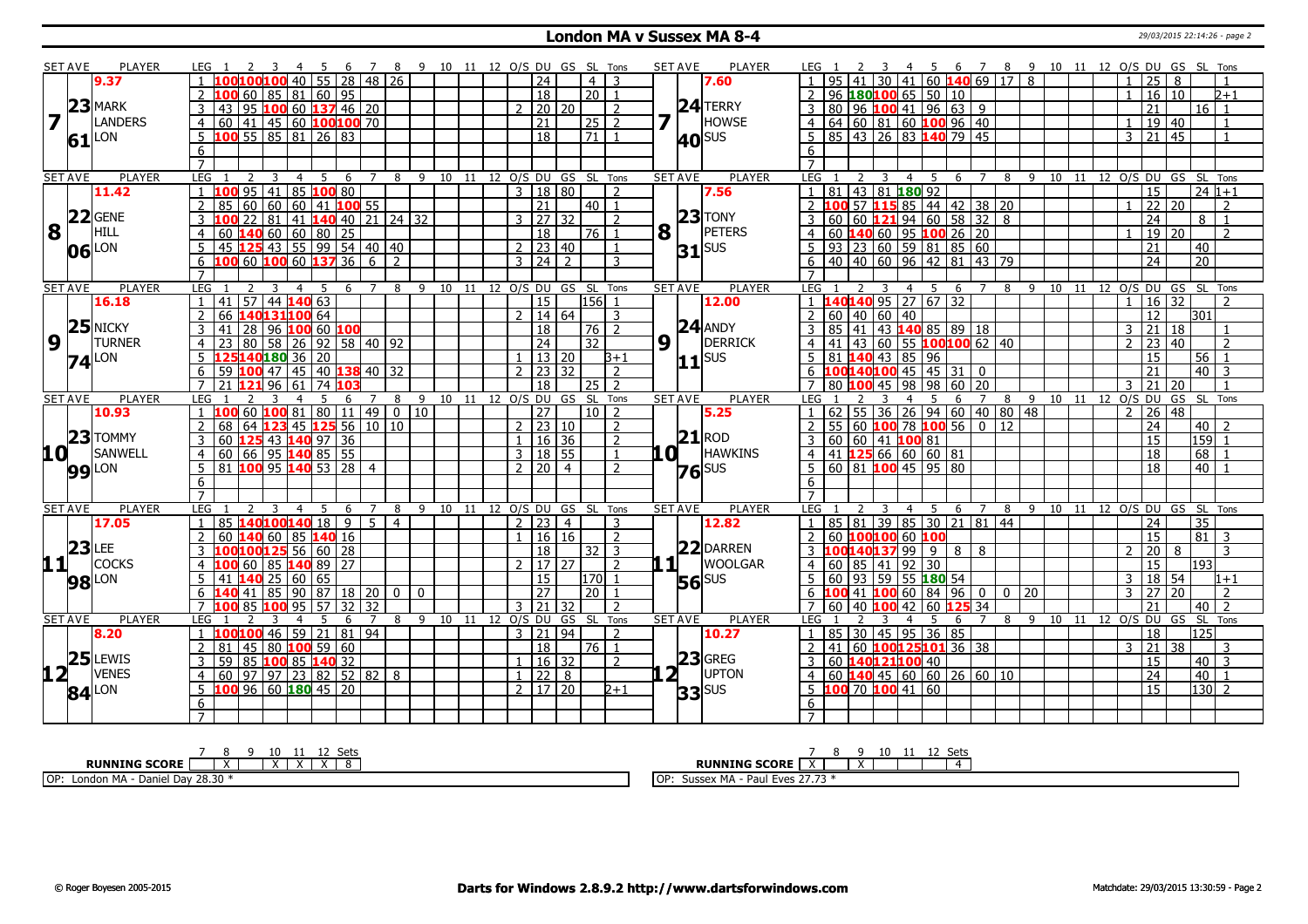## **London MA**

## **Sussex MA**

| <b>PLAYER</b>        |    | lw/Llwonllost | <b>AVE</b> | <b>TAVE</b> | <b>POINTS DARTS TONS TON+180</b> |      |    |    | <b>TONS</b> | <b>PLAYER</b>          | W/L WON LOST |    | <b>AVE</b> | <b>TAVE</b> | <b>POINTS DARTS TONS TON+ 180</b> |      |    |    | <b>TONS</b> |
|----------------------|----|---------------|------------|-------------|----------------------------------|------|----|----|-------------|------------------------|--------------|----|------------|-------------|-----------------------------------|------|----|----|-------------|
| Daniel Dav           |    |               | 28.30      | 13.77       | 2858                             | 101  | 10 |    | $12 + 1$    | Aegir Bjornsson        |              |    | 25.75      | 15.05       | 2678                              | 104  |    |    | $12 + 0$    |
| <b>Steve Douglas</b> |    |               | 24.59      | 6.38        | 2385                             | 97   |    |    | $5 + 1$     | <b>Craig Stoner</b>    |              |    | 25.07      | 9.54        | 2357                              | 94   |    |    | $8 + 1$     |
| Lewis McGurn         |    |               |            | 1.27        | 2500                             | 92   |    |    | $10 + 0$    | <b>Geoffrey Taylor</b> |              |    | 22.33      | 5.65        | 2077                              | 93   |    |    | $5 + 0$     |
| Steven Ferguson      |    |               | 26.76      | 17.84       | 2489                             | 93,  |    |    | $12 + 3$    | Michael Hammond        |              |    | 26.19      | 9.20        | 2357                              | 90 l |    |    | $8 + 0$     |
| <b>Spencer Ellis</b> |    |               | 24.00 l    | 12.09       | 2280                             | 95   |    |    | $10 + 0$    | <b>Jason Yates</b>     |              |    | 24.49      | 11.70       | 2425                              | 99   |    |    | $10 + 0$    |
| Tony Hamit           |    |               | 26.07      | 11.26       | 2685                             | 103  |    |    | $10 + 0$    | <b>Paul Eves</b>       |              |    | 27.73      | 16.32       | 2856                              | 103  |    |    | $13 + 0$    |
| <b>Mark Landers</b>  |    |               | 23.61      | 9.37        | 2385                             | 101  |    |    | $9 + 0$     | <b>Terry Howse</b>     |              |    | 24.40      | 7.60        | 2489                              | 102  |    |    | $6 + 1$     |
| <b>Gene Hill</b>     |    |               | 22.061     | 11.42       | 2890                             | 131  |    |    | $10 + 0$    | <b>Tony Peters</b>     |              |    | 23.31      | 7.56        | 2914                              | 125  |    |    | $6 + 1$     |
| <b>Nicky Turner</b>  |    |               | 25.74      | 16.18       | 3218                             | 125  |    |    | $13 + 1$    | <b>Andy Derrick</b>    |              |    | 24.1       | 12.00       | 3110                              | 129  |    |    | 10+0        |
| <b>Tommy Sanwell</b> |    |               | 23.99      | 10.93       | 2495                             | 104  |    |    | $9 + 0$     | <b>Rod Hawkins</b>     |              |    | 21.76      | 5.25        | 2198                              | 101  |    |    | $5 + 0$     |
| Lee Cocks            |    |               | 23.98      | 17.05       | 3285                             | 137  |    |    | $14 + 0$    | Darren Woolgar         |              |    | 22.56      | 12.82       | 3158                              | 140  |    |    | $11+1$      |
| <b>Lewis Venes</b>   |    |               | 25.84      | 8.20        | 2429                             | 94   |    |    | $7 + 1$     | <b>Greg Upton</b>      |              |    | 23.33      | 10.27       | 2170                              | 93   |    |    | $9 + 0$     |
| <b>TOTALS</b>        | 39 | 28            | 25.06      |             | 31899                            | 1273 | 88 | 28 | $121 + 7$   | <b>ITOTALS</b>         | 28           | 39 | 24.19      |             | 30789                             | 1273 | 70 | 29 | $103 + 4$   |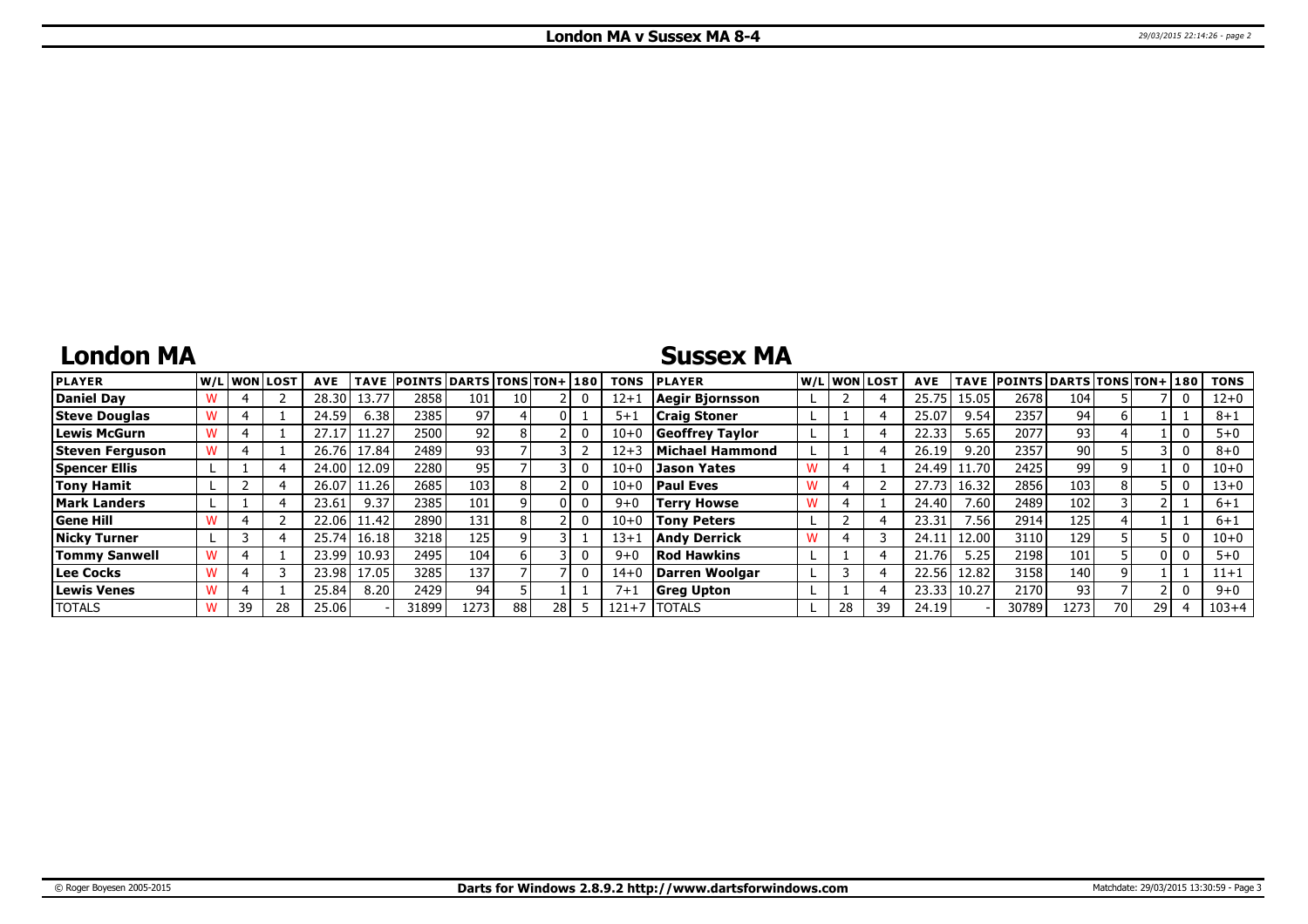### **London WA v Sussex WA 4-2** 29/03/2015 22:14:53 - page 1

|                         | <b>SET AVE</b> | <b>PLAYER</b>       | LEG 1                            |                                                                                    |                                           |                                   |   |                        |                | 6 7 8 9 10 11 12 O/S DU GS SL Tons |               |                              |                 |                |                  |                |     | <b>SET AVE</b> | <b>PLAYER</b>       | LEG 1            |                |                         |                | - 5              |                                                     |                                                                                                                           |   |             |                                                                                                                                                                   |                 |                |                   | 6 7 8 9 10 11 12 O/S DU GS SL Tons     |                 |                |
|-------------------------|----------------|---------------------|----------------------------------|------------------------------------------------------------------------------------|-------------------------------------------|-----------------------------------|---|------------------------|----------------|------------------------------------|---------------|------------------------------|-----------------|----------------|------------------|----------------|-----|----------------|---------------------|------------------|----------------|-------------------------|----------------|------------------|-----------------------------------------------------|---------------------------------------------------------------------------------------------------------------------------|---|-------------|-------------------------------------------------------------------------------------------------------------------------------------------------------------------|-----------------|----------------|-------------------|----------------------------------------|-----------------|----------------|
|                         |                | 5.80                | 85                               |                                                                                    | $\overline{25}$                           | $\boxed{60}$ 45 41 63 42 40       |   |                        |                |                                    |               | $\overline{1}$               | 25 40           |                |                  | $\overline{1}$ |     |                | 3.79                |                  |                |                         |                |                  |                                                     | $1   60   70   7   37   61   60   80   46   35$                                                                           |   |             |                                                                                                                                                                   |                 |                | 27                |                                        | $\overline{45}$ |                |
|                         |                |                     | $\overline{2}$<br>60             | 26   81   41   85   80   22   33   73                                              |                                           |                                   |   |                        |                |                                    |               | $3 \mid 27 \mid 73$          |                 |                |                  |                |     |                |                     |                  |                |                         |                |                  |                                                     |                                                                                                                           |   |             |                                                                                                                                                                   |                 |                | 24                |                                        | $\overline{32}$ | $\sqrt{2}$     |
|                         |                | 17 TAMMY            |                                  |                                                                                    |                                           |                                   |   |                        |                |                                    |               |                              | 33              |                | 2                |                |     |                | $14$ DENISE         |                  |                |                         |                |                  |                                                     |                                                                                                                           |   |             | 2 22 45 <b>140</b> 11 <b>100</b> 45 82 24<br>3 60 <b>139</b> 60 45 81 38 64 6 4 0 2 2 2                                                                           |                 |                | 35                | $\overline{2}$                         |                 |                |
| $\mathbf{1}$            |                | MACKENZIE           | $\overline{3}$                   | 45 60 81 60 41 41 57 26 85 3 0<br>41 <b>100</b> 60 60 <b>100</b> 32 43 45 0 0 12 0 |                                           |                                   |   |                        |                |                                    |               |                              |                 |                |                  |                |     |                | PEAKE               |                  |                |                         |                |                  |                                                     |                                                                                                                           |   |             | $4 \mid 11 \mid 45 \mid 76 \mid 60 \mid 41 \mid 3 \mid 40 \mid 45 \mid 85 \mid 25 \mid 30 \mid 20 \mid 3$                                                         |                 |                |                   |                                        |                 |                |
|                         |                |                     | $\overline{4}$                   |                                                                                    |                                           |                                   |   |                        |                |                                    |               |                              | $\overline{39}$ |                | $8 \mid 2$       |                |     |                |                     |                  |                |                         |                |                  |                                                     |                                                                                                                           |   |             |                                                                                                                                                                   |                 |                | 39 20             |                                        |                 |                |
|                         | 57             | <b>LON</b>          | 5                                | 45 100 180 60 76 40                                                                |                                           |                                   |   |                        |                |                                    |               | 3   18   40                  |                 |                |                  | $2 + 1$        |     |                | $97$ <sup>sus</sup> |                  |                |                         |                |                  | $5 \mid 26 \mid 35 \mid 45 \mid 45 \mid 22 \mid 41$ |                                                                                                                           |   |             |                                                                                                                                                                   |                 |                | 18                |                                        | 287             |                |
|                         |                |                     | 6                                |                                                                                    |                                           |                                   |   |                        |                |                                    |               |                              |                 |                |                  |                |     |                |                     | 6                |                |                         |                |                  |                                                     |                                                                                                                           |   |             |                                                                                                                                                                   |                 |                |                   |                                        |                 |                |
|                         |                |                     | $\overline{7}$                   |                                                                                    |                                           |                                   |   |                        |                |                                    |               |                              |                 |                |                  |                |     |                |                     |                  |                |                         |                |                  |                                                     |                                                                                                                           |   |             |                                                                                                                                                                   |                 |                |                   |                                        |                 |                |
|                         | <b>SET AVE</b> | <b>PLAYER</b>       | LEG                              | 2                                                                                  | $\overline{3}$<br>$\overline{4}$          | 5                                 |   | 6 <sub>7</sub>         |                | 8 9 10 11 12 O/S DU GS SL Tons     |               |                              |                 |                |                  |                |     | <b>SET AVE</b> | <b>PLAYER</b>       | LEG              | $\overline{2}$ | $\overline{\mathbf{3}}$ |                | $4 \overline{5}$ |                                                     |                                                                                                                           |   |             |                                                                                                                                                                   |                 |                |                   | 6 7 8 9 10 11 12 0/S DU GS SL Tons     |                 |                |
|                         |                | 4.96                | 85                               | 45 32 121 62 138 18                                                                |                                           |                                   |   |                        |                |                                    |               | 2                            | 20 18           |                |                  | 2              |     |                | 2.35                |                  |                |                         |                |                  | 1 100 60 85 83 28 43                                |                                                                                                                           |   |             |                                                                                                                                                                   |                 |                | 18                |                                        | 102             |                |
|                         |                |                     | $\overline{2}$                   |                                                                                    |                                           |                                   |   |                        |                |                                    |               | $3 \ 30 \ 15$                |                 |                |                  | $\mathbf{1}$   |     |                |                     |                  |                |                         |                |                  |                                                     | 2 135 81 60 60 79 12 54 15 0 0                                                                                            |   |             |                                                                                                                                                                   |                 |                | 30                |                                        | $\overline{5}$  |                |
|                         | 20             | lsu                 | $\overline{3}$                   | 26 85 41 60 100 39 60 57 18 15<br>45 60 41 26 85 40 41 137 26                      |                                           |                                   |   |                        |                |                                    |               | $1$ 25 26                    |                 |                |                  |                |     |                | $17$ <b>KAREN</b>   |                  |                |                         |                |                  |                                                     | $3   41   60   45   28   81   11   85   20$                                                                               |   |             |                                                                                                                                                                   |                 |                | $\overline{24}$   |                                        | 130             |                |
| $\overline{\mathbf{2}}$ |                | <b>HOLT</b>         | 4                                |                                                                                    |                                           |                                   |   |                        |                |                                    |               |                              |                 |                |                  |                |     |                | <b>WINTER</b>       | $\overline{4}$   |                |                         |                |                  |                                                     |                                                                                                                           |   |             |                                                                                                                                                                   |                 |                |                   |                                        |                 |                |
|                         |                | $04$ <sup>LON</sup> | $\overline{5}$                   |                                                                                    |                                           |                                   |   |                        |                |                                    |               |                              |                 |                |                  |                |     |                | <b>58</b> SUS       | $\overline{5}$   |                |                         |                |                  |                                                     |                                                                                                                           |   |             |                                                                                                                                                                   |                 |                |                   |                                        |                 |                |
|                         |                |                     | 6                                |                                                                                    |                                           |                                   |   |                        |                |                                    |               |                              |                 |                |                  |                |     |                |                     | 6                |                |                         |                |                  |                                                     |                                                                                                                           |   |             |                                                                                                                                                                   |                 |                |                   |                                        |                 |                |
|                         |                |                     | $\overline{7}$                   |                                                                                    |                                           |                                   |   |                        |                |                                    |               |                              |                 |                |                  |                |     |                |                     | $\overline{7}$   |                |                         |                |                  |                                                     |                                                                                                                           |   |             |                                                                                                                                                                   |                 |                |                   |                                        |                 |                |
|                         | <b>SET AVE</b> | <b>PLAYER</b>       | LEG                              |                                                                                    | 3<br>$\overline{4}$                       | $\overline{5}$                    | 6 | $7\overline{ }$        | $\overline{8}$ |                                    |               | 9 10 11 12 0/S DU GS SL Tons |                 |                |                  |                |     | <b>SET AVE</b> | <b>PLAYER</b>       | LEG              |                |                         |                |                  |                                                     |                                                                                                                           |   |             |                                                                                                                                                                   |                 |                |                   | 4 5 6 7 8 9 10 11 12 O/S DU GS SL Tons |                 |                |
|                         |                | 1.00                | 55<br>-1                         | $60$ 35 26 60 26 60                                                                |                                           |                                   |   |                        |                |                                    |               |                              | 21              |                | 179              |                |     |                | 6.00                |                  |                |                         |                |                  |                                                     | $1 \mid 26$ <b>100</b> 85 <b>100</b> 45 60 45 40                                                                          |   |             |                                                                                                                                                                   |                 | $\mathcal{P}$  | $23 \mid 40$      |                                        |                 | $\overline{2}$ |
|                         |                |                     | $\overline{2}$                   |                                                                                    |                                           |                                   |   |                        |                |                                    |               | $3 \mid 30 \mid 20$          |                 |                |                  |                |     |                |                     |                  |                |                         |                |                  |                                                     | 2 45 81 45 45 78 83 58 46 0<br>3 25 100 66 95 95 45 75<br>4 100 60 26 60 45 41 43 42 52<br>5 41 100 60 60 43 100 57 20 20 |   |             |                                                                                                                                                                   |                 |                | $\overline{27}$   |                                        | 20              |                |
|                         |                | <b>17</b> STEPHANIE | 3                                |                                                                                    |                                           |                                   |   |                        |                |                                    |               |                              | $\overline{18}$ |                | $\overline{136}$ |                |     |                | 19 DONNA            |                  |                |                         |                |                  |                                                     |                                                                                                                           |   |             |                                                                                                                                                                   |                 | $\mathcal{E}$  | $\overline{21}$   | $\overline{75}$                        |                 |                |
| $\overline{\mathbf{3}}$ |                | <b>STUTLEY</b>      | $\overline{4}$                   |                                                                                    |                                           |                                   |   |                        |                |                                    |               |                              | 28 20           |                |                  |                | 3   |                | RAINSLEY            |                  |                |                         |                |                  |                                                     |                                                                                                                           |   |             |                                                                                                                                                                   |                 |                | $\overline{27}$   |                                        | 32              |                |
|                         |                |                     | 5                                |                                                                                    |                                           |                                   |   |                        |                |                                    |               |                              | $\overline{24}$ |                | 44               |                |     |                |                     |                  |                |                         |                |                  |                                                     |                                                                                                                           |   |             |                                                                                                                                                                   |                 | $\mathcal{E}$  | $\sqrt{27}$ 20    |                                        |                 | $\overline{2}$ |
|                         |                | $74$ <sup>LON</sup> |                                  |                                                                                    |                                           |                                   |   |                        |                |                                    |               |                              |                 |                |                  |                |     |                | $62$ <sup>SUS</sup> | 6                |                |                         |                |                  |                                                     |                                                                                                                           |   |             |                                                                                                                                                                   |                 |                |                   |                                        |                 |                |
|                         |                |                     | 6<br>$\overline{7}$              |                                                                                    |                                           |                                   |   |                        |                |                                    |               |                              |                 |                |                  |                |     |                |                     |                  |                |                         |                |                  |                                                     |                                                                                                                           |   |             |                                                                                                                                                                   |                 |                |                   |                                        |                 |                |
|                         | <b>SET AVE</b> | <b>PLAYER</b>       | <b>LEG</b>                       |                                                                                    | $\overline{4}$                            | 5                                 | 6 | $\overline{7}$         |                | 8 9 10 11 12 O/S DU GS SL Tons     |               |                              |                 |                |                  |                |     | <b>SET AVE</b> | <b>PLAYER</b>       | LEG              |                |                         | $\overline{4}$ | 5                |                                                     | $\begin{array}{ccccccccc}\n6 & 7 & 8 & 9\n\end{array}$                                                                    |   |             | 10 11                                                                                                                                                             |                 |                |                   | 12 O/S DU GS SL Tons                   |                 |                |
|                         |                | 7.02                | 85                               | 60<br>60                                                                           | $\begin{array}{c} \boxed{21} \end{array}$ |                                   |   | 60   70   24   21   40 |                |                                    | $0$   20   40 | 3 <sup>1</sup>               | 36 40           |                |                  |                |     |                | 4.49                |                  |                |                         |                |                  |                                                     | 45 41 45 45 60 45 45 99 36                                                                                                |   |             | $\overline{0}$                                                                                                                                                    | $\overline{20}$ |                | 33                |                                        | 20              |                |
|                         |                |                     | 60                               | 45 41 85 100 30 60 80                                                              |                                           |                                   |   |                        |                |                                    |               | $3 \mid 24 \mid 80$          |                 |                |                  |                |     |                |                     |                  |                |                         |                |                  |                                                     |                                                                                                                           |   |             |                                                                                                                                                                   |                 |                | $\overline{24}$   |                                        | 128             |                |
|                         |                |                     |                                  |                                                                                    |                                           |                                   |   |                        |                |                                    |               |                              |                 |                |                  |                |     |                |                     |                  |                |                         |                |                  |                                                     |                                                                                                                           |   |             |                                                                                                                                                                   |                 |                |                   |                                        |                 |                |
|                         |                |                     |                                  |                                                                                    |                                           |                                   |   |                        |                |                                    |               |                              |                 |                |                  |                |     |                |                     |                  |                |                         |                |                  |                                                     |                                                                                                                           |   |             |                                                                                                                                                                   |                 |                |                   | $31 \overline{)36}$                    |                 |                |
| 4                       |                | 16 KERRY            | 3<br>43                          |                                                                                    |                                           |                                   |   |                        |                |                                    |               |                              | 33              |                | $2 \mid 3$       |                |     |                | $16$ LAURA          |                  |                |                         |                |                  |                                                     |                                                                                                                           |   |             |                                                                                                                                                                   |                 | $\mathbf{1}$   |                   |                                        |                 |                |
|                         |                | <b>SIMMONS</b>      | $\overline{4}$<br>81             |                                                                                    |                                           |                                   |   |                        |                |                                    |               |                              | 27              |                | 10 <sub>1</sub>  |                | $4$ |                | MACINTOSH           |                  |                |                         |                |                  |                                                     |                                                                                                                           |   |             |                                                                                                                                                                   |                 | $\overline{2}$ | $\frac{1}{29}$ 12 |                                        |                 | 3              |
|                         |                |                     | $100\ 21$<br>5                   |                                                                                    |                                           |                                   |   |                        |                |                                    |               | $3 \mid 33 \mid$             |                 | $\overline{z}$ |                  | $\overline{z}$ |     |                |                     |                  |                |                         |                |                  |                                                     |                                                                                                                           |   |             | 2 60 60 32 60 70 43 25 23<br>3 95 60 45 45 41 45 7 35 13 79 36<br>4 <b>100</b> 60 25 <b>100</b> 29 61 <b>114</b> 0 0 12<br>5 28 45 26 41 32 41 <b>135</b> 81 64 4 |                 |                | $\overline{30}$   |                                        | $\overline{4}$  | $\overline{1}$ |
|                         |                | $29$ $\text{LON}$   | 6                                |                                                                                    |                                           |                                   |   |                        |                |                                    |               |                              |                 |                |                  |                |     |                | $ 01 $ sus          | 6                |                |                         |                |                  |                                                     |                                                                                                                           |   |             |                                                                                                                                                                   |                 |                |                   |                                        |                 |                |
|                         |                |                     | $\overline{7}$                   |                                                                                    |                                           |                                   |   |                        |                |                                    |               |                              |                 |                |                  |                |     |                |                     | $\overline{7}$   |                |                         |                |                  |                                                     |                                                                                                                           |   |             |                                                                                                                                                                   |                 |                |                   |                                        |                 |                |
|                         | <b>SET AVE</b> | PLAYER              | <b>LEG</b>                       |                                                                                    | 3<br>$\overline{4}$                       | 5                                 | 6 |                        |                |                                    |               | 10 11 12 O/S DU GS SL Tons   |                 |                |                  |                |     | <b>SET AVE</b> | <b>PLAYER</b>       | <b>LEG</b>       |                |                         | $\overline{4}$ | 5                | 6                                                   | $\overline{7}$                                                                                                            |   | $8 \quad 9$ |                                                                                                                                                                   |                 |                |                   | 10 11 12 0/S DU GS SL Tons             |                 |                |
|                         |                | 2.00                | $\mathbf{1}$                     | 43                                                                                 | 41                                        | 60 41 41                          |   |                        |                |                                    | $\infty$      | $3 \mid 33 \mid$             |                 | 8              |                  | $\overline{1}$ |     |                |                     |                  |                |                         |                |                  |                                                     |                                                                                                                           |   |             | 1   43   72   13   60   41   41   41   40   11   73   23                                                                                                          |                 |                | $\overline{33}$   |                                        | 43              |                |
|                         |                |                     | 2<br>95                          | 30   41   41   43   80   60   51   50   10                                         |                                           |                                   |   |                        |                |                                    |               | 2   29   10                  |                 |                |                  |                |     |                |                     |                  |                |                         |                |                  |                                                     | 2 2 33 60 58 57 30 26 26 99                                                                                               |   |             |                                                                                                                                                                   |                 |                | 27                |                                        | 90              |                |
|                         |                | $16$ DEE            | 60<br>3                          | 36 30                                                                              |                                           | $\sqrt{24}$ 100 25 41 95 30 32 28 |   |                        |                |                                    |               | $1 \overline{31}$ 28         |                 |                |                  |                |     |                | $14$ RHONDA         |                  |                |                         |                |                  |                                                     |                                                                                                                           |   |             | 3 39 55 60 45 49 24 45 81 85 10 4                                                                                                                                 |                 |                | $\overline{33}$   |                                        | $\overline{4}$  |                |
|                         |                | <b>BELCHER</b>      | $\overline{4}$                   |                                                                                    |                                           |                                   |   |                        |                |                                    |               |                              |                 |                |                  |                |     |                | <b>WEST</b>         | $\overline{4}$   |                |                         |                |                  |                                                     |                                                                                                                           |   |             |                                                                                                                                                                   |                 |                |                   |                                        |                 |                |
|                         | $5\vert$       |                     |                                  |                                                                                    |                                           |                                   |   |                        |                |                                    |               |                              |                 |                |                  |                | 5   |                |                     | $\overline{5}$   |                |                         |                |                  |                                                     |                                                                                                                           |   |             |                                                                                                                                                                   |                 |                |                   |                                        |                 |                |
|                         |                | $16$ LON            | $\overline{5}$                   |                                                                                    |                                           |                                   |   |                        |                |                                    |               |                              |                 |                |                  |                |     |                | $69$ <sup>SUS</sup> | 6                |                |                         |                |                  |                                                     |                                                                                                                           |   |             |                                                                                                                                                                   |                 |                |                   |                                        |                 |                |
|                         |                |                     | $6\overline{}$<br>$\overline{7}$ |                                                                                    |                                           |                                   |   |                        |                |                                    |               |                              |                 |                |                  |                |     |                |                     |                  |                |                         |                |                  |                                                     |                                                                                                                           |   |             |                                                                                                                                                                   |                 |                |                   |                                        |                 |                |
|                         | <b>SET AVE</b> | <b>PLAYER</b>       | LEG                              |                                                                                    | 3<br>$\overline{4}$                       | 5                                 | 6 | $\overline{7}$         | 8              |                                    |               | 9 10 11 12 O/S DU GS SL Tons |                 |                |                  |                |     | <b>SET AVE</b> | <b>PLAYER</b>       | LEG              |                |                         | $\overline{4}$ | -5               | 6                                                   | $\overline{7}$                                                                                                            | 8 | 9           | 10 11                                                                                                                                                             |                 |                |                   | 12 O/S DU GS SL Tons                   |                 |                |
|                         |                | 8.86                | $\mathbf{1}$<br>LO0              | 45                                                                                 |                                           | $100$ 7 41 82 98 14               |   |                        |                |                                    |               |                              | $\overline{24}$ |                | $14$   2         |                |     |                | 8.21                |                  |                |                         |                |                  |                                                     | $1 \overline{100}$ 60 85 81 <b>100</b> 55 0 20                                                                            |   |             |                                                                                                                                                                   |                 | $\overline{2}$ | 23 20             |                                        |                 |                |
|                         |                |                     |                                  |                                                                                    |                                           |                                   |   |                        |                |                                    |               |                              |                 |                | 114 1            |                |     |                |                     |                  |                |                         |                |                  |                                                     |                                                                                                                           |   |             |                                                                                                                                                                   |                 |                |                   |                                        |                 | 3              |
|                         | 20             | <b>LEANNE</b>       | 45<br>$\overline{2}$<br>28       | 60 41 30 121 30 60                                                                 |                                           |                                   |   |                        |                |                                    |               |                              | $\overline{21}$ |                |                  |                |     |                |                     |                  |                |                         |                |                  |                                                     | 2 21 100100 50 121 43 26 40                                                                                               |   |             |                                                                                                                                                                   |                 |                |                   | 22   40                                |                 | $\overline{1}$ |
|                         |                | <b>TOPPER</b>       | 3                                | 100 60 43 60 32 125 33 20                                                          |                                           |                                   |   |                        |                |                                    |               | $2 \mid 26 \mid 20$          |                 |                |                  | 2              |     |                | $22$ TRISH          |                  |                |                         |                |                  |                                                     | 3 60 60 41 <b>100</b> 60 81 24 63                                                                                         |   |             |                                                                                                                                                                   |                 |                | 24                |                                        | 12              |                |
| 6                       |                |                     | $\overline{4}$<br>41             | 100 95 85 140 40                                                                   |                                           |                                   |   |                        |                |                                    |               | 2   17   40                  |                 |                |                  | 2              |     | $6\sqrt{1}$    | KIDD                |                  |                |                         |                |                  | 4 11 58 100100 85 60                                |                                                                                                                           |   |             |                                                                                                                                                                   |                 |                | 18                |                                        | $87$ 2          |                |
|                         | 45             | LON                 | 5                                | $17$ 45 39 100 26 45 81                                                            |                                           |                                   |   |                        |                |                                    |               |                              | 21              |                | 148 1            |                |     |                | $49$ sus            |                  |                |                         |                |                  |                                                     | $5 \ 81 \ 95 \ 60 \ 60 \ 85 \ 80 \ 40$                                                                                    |   |             |                                                                                                                                                                   |                 | $\overline{2}$ | 20 40             |                                        |                 |                |
|                         |                |                     | 6<br>$\overline{7}$              |                                                                                    |                                           |                                   |   |                        |                |                                    |               |                              |                 |                |                  |                |     |                |                     | 6<br>$7^{\circ}$ |                |                         |                |                  |                                                     |                                                                                                                           |   |             |                                                                                                                                                                   |                 |                |                   |                                        |                 |                |

| - Sets                                                                   | Sets                                                                                                  |
|--------------------------------------------------------------------------|-------------------------------------------------------------------------------------------------------|
| <b>RUNNING</b><br><b>SCORE</b><br>$\ddot{\phantom{1}}$                   | <b>RUNNING SCORE</b><br>$\cdot$                                                                       |
| ים ה<br>$.$ $M/A$<br>⊢H∩'<br>London<br>5U.<br><b>VVH</b><br>. ווטונ בטוט | $ -$<br>.10 <sup>o</sup><br>l OP<br><b>1818</b><br>.<br>SUSSE.<br><b>VVA</b><br>$\cdots$<br><u>__</u> |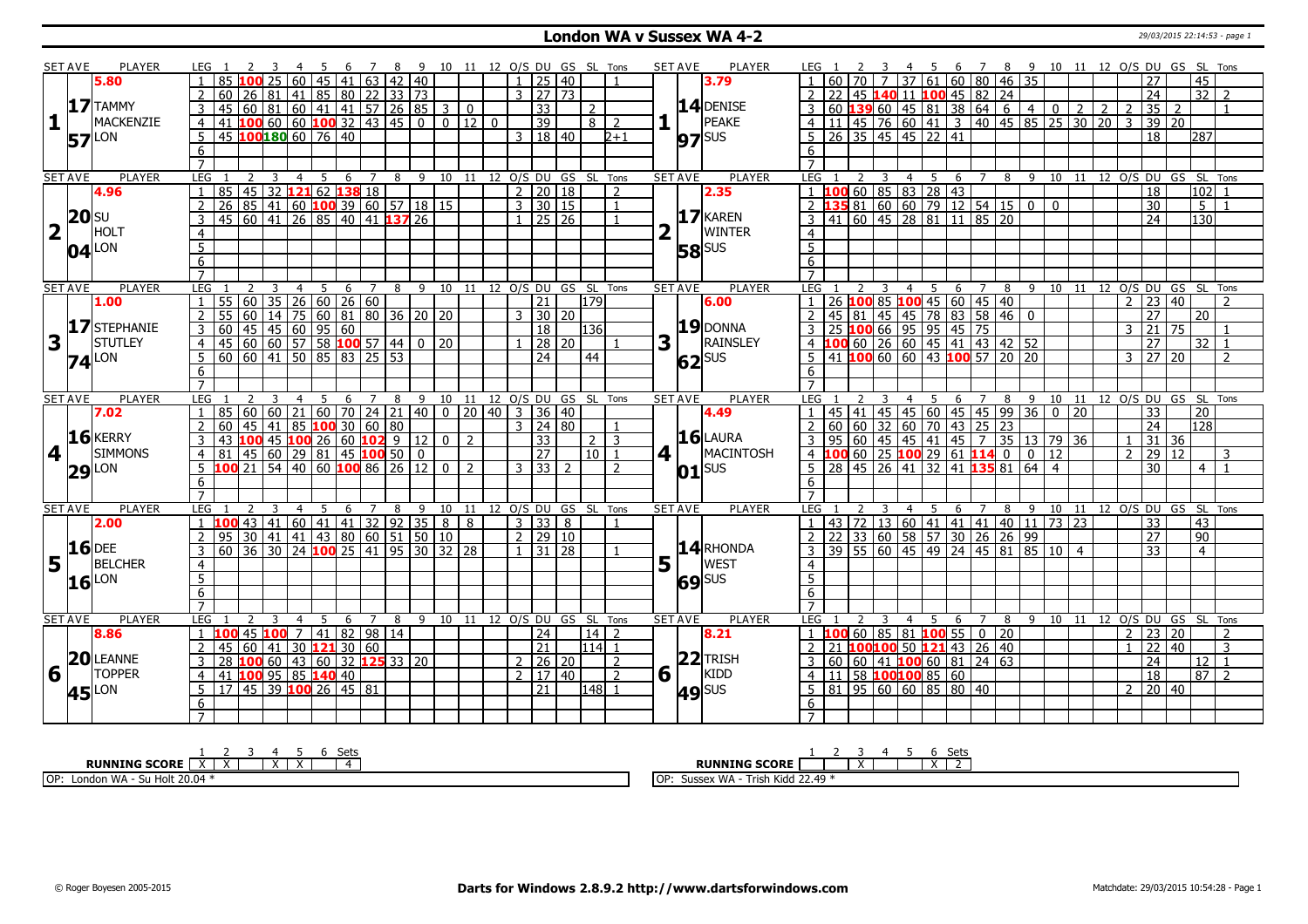## **London WA**

## **Sussex WA**

| <b>PLAYER</b>            | W/Liwonilost |    | <b>AVE</b> |                   | TAVE  POINTS   DARTS   TONS   TON+   180 |     |    | <b>TONS</b> | <b>IPLAYER</b>        |    | W/Liwonilost | <b>AVE</b> |      | <b>TAVE POINTS DARTS TONS TON+ 180</b> |     |    |  | TONS    |
|--------------------------|--------------|----|------------|-------------------|------------------------------------------|-----|----|-------------|-----------------------|----|--------------|------------|------|----------------------------------------|-----|----|--|---------|
| <b>Tammy Mackenzie</b>   |              |    |            | 5.80 <sub>1</sub> | 2495                                     | 142 | 01 | 5+          | <b>Denise Peake</b>   |    |              | 14.91      | .79  | 2141                                   | 143 |    |  | $3 + 0$ |
| Su Holt                  |              |    | 20.04      | 4.96              | 1503                                     |     |    |             | <b>Karen Winter</b>   |    |              |            | 2.35 | 1266                                   |     |    |  | $2+0$   |
| <b>Stephanie Stutley</b> |              |    | 1/0.74     | 1.00              | 2146                                     | 121 |    | 1+          | <b>Donna Rainslev</b> |    |              | 19.62      | 6.00 | 2453                                   | 125 |    |  | $6+0$   |
| <b>Kerry Simmons</b>     |              |    | 16.29      | 7.02.             | 2493                                     | 153 |    |             | Laura Macintosh       |    |              | 16.0       | 1.49 | 2353                                   | 147 |    |  | $4+0$   |
| Dee Belcher              |              |    | 16.16      | 2.00 <sup>1</sup> | 1503                                     | 93  |    | z+          | Rhonda West           |    |              | 14.69      | 0.00 | 1366                                   | 93  |    |  | $0+0$   |
| Leanne Topper            |              |    |            | 8.86              | 22291                                    | 109 |    |             | <b>Trish Kidd</b>     |    |              | 22.49      | 8.21 | 2406                                   | 107 |    |  | $8+0$   |
| <b>TOTALS</b>            | 16           | 10 | 17.85      |                   | 2369                                     | 693 |    | $27 + 1$    | ITOTALS               | 10 |              | 1/0.45     |      | 11985                                  | 687 | 22 |  | $23+0$  |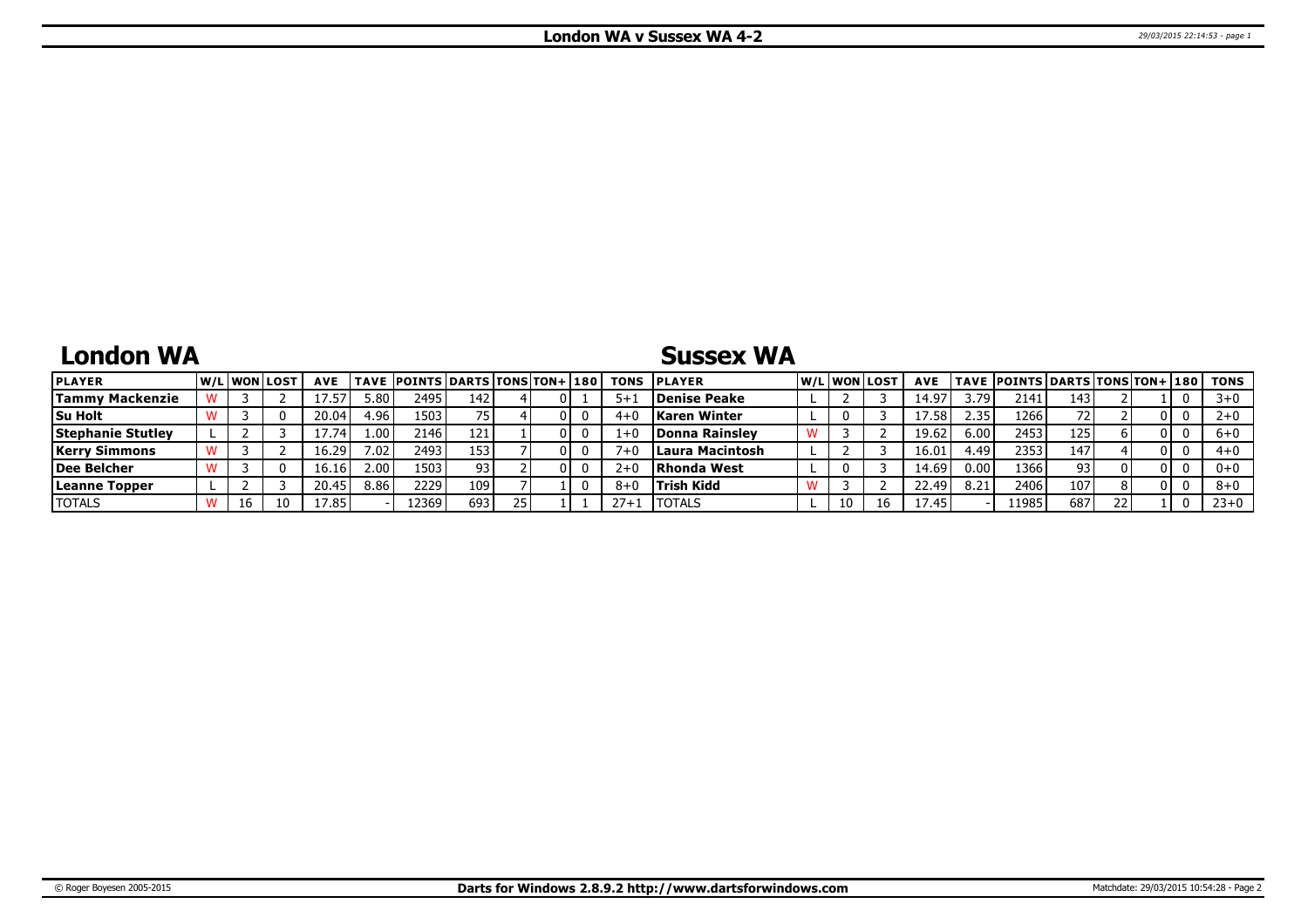#### **London MB v Sussex MB 4-8** 29/03/2015 22:15:52 - page 1

|                         | <b>SET AVE</b> | <b>PLAYER</b>       | LEG 1                         |                                                                                                                                                                                                                                                                                                |                                                              | - 4            | - 5            | - 6                                   | $\overline{7}$   | - 8                     | 9 10 11 12 O/S DU GS SL Tons |  |  |                     |                         |                |   | <b>SET AVE</b><br>PLAYER                  | LEG 1                                                                 |                         |                |                |     |                |    |      |  |                |                     |     | 4 5 6 7 8 9 10 11 12 O/S DU GS SL Tons |
|-------------------------|----------------|---------------------|-------------------------------|------------------------------------------------------------------------------------------------------------------------------------------------------------------------------------------------------------------------------------------------------------------------------------------------|--------------------------------------------------------------|----------------|----------------|---------------------------------------|------------------|-------------------------|------------------------------|--|--|---------------------|-------------------------|----------------|---|-------------------------------------------|-----------------------------------------------------------------------|-------------------------|----------------|----------------|-----|----------------|----|------|--|----------------|---------------------|-----|----------------------------------------|
|                         |                | 3.25                |                               | 26 $12560145141$                                                                                                                                                                                                                                                                               |                                                              |                |                |                                       |                  |                         |                              |  |  | 15                  | l204l                   |                |   | 4.37                                      | 81   100   81   97   90   52                                          |                         |                |                |     |                |    |      |  |                | 2   17   52         |     |                                        |
|                         |                |                     |                               | 85 l                                                                                                                                                                                                                                                                                           | $11 \,   \, 85 \,   \, 44 \,   \, 100 \,   \, 81 \,   \, 45$ |                |                |                                       |                  |                         |                              |  |  | 21                  | 50                      |                |   |                                           | 2 60 58 60 100 87 40 96                                               |                         |                |                |     |                |    |      |  | $\overline{3}$ | 21 96               |     | $\overline{1}$                         |
|                         |                | 20 STUART           |                               | $78$ 83 55 82 100 67 27 5                                                                                                                                                                                                                                                                      |                                                              |                |                |                                       |                  |                         |                              |  |  | $\overline{24}$     | $\overline{4}$          |                |   | $23$ ANDREW                               | $3$ <b>137</b> 96 25 59 <b>100</b> 68 8 0 8                           |                         |                |                |     |                |    |      |  | $\mathcal{E}$  | $\overline{27}$     | l 8 | $\overline{2}$                         |
| 1                       |                | PATT                | $\overline{4}$                |                                                                                                                                                                                                                                                                                                |                                                              |                |                |                                       |                  |                         |                              |  |  |                     |                         |                |   | <b>SEXTON</b>                             | $\overline{4}$                                                        |                         |                |                |     |                |    |      |  |                |                     |     |                                        |
|                         |                |                     | $\overline{5}$                |                                                                                                                                                                                                                                                                                                |                                                              |                |                |                                       |                  |                         |                              |  |  |                     |                         |                |   |                                           | $\overline{5}$                                                        |                         |                |                |     |                |    |      |  |                |                     |     |                                        |
|                         |                | <b>75</b> LON       | 6                             |                                                                                                                                                                                                                                                                                                |                                                              |                |                |                                       |                  |                         |                              |  |  |                     |                         |                |   | $ 12 $ SUS                                | 6                                                                     |                         |                |                |     |                |    |      |  |                |                     |     |                                        |
|                         |                |                     | $\overline{7}$                |                                                                                                                                                                                                                                                                                                |                                                              |                |                |                                       |                  |                         |                              |  |  |                     |                         |                |   |                                           | $\overline{7}$                                                        |                         |                |                |     |                |    |      |  |                |                     |     |                                        |
|                         | <b>SET AVE</b> | <b>PLAYER</b>       | <b>LEG</b>                    | 2                                                                                                                                                                                                                                                                                              | 3                                                            | $\overline{4}$ | 5 <sup>5</sup> |                                       | $6 \overline{7}$ | $\overline{\mathbf{8}}$ | 9 10 11 12 0/S DU GS SL Tons |  |  |                     |                         |                |   | <b>PLAYER</b><br><b>SET AVE</b>           | <b>LEG</b><br>2                                                       | 3                       | $\overline{4}$ |                |     |                |    |      |  |                |                     |     | 5 6 7 8 9 10 11 12 O/S DU GS SL Tons   |
|                         |                | 6.64                | $\mathbf{1}$                  | 40                                                                                                                                                                                                                                                                                             |                                                              |                |                |                                       |                  |                         | $60$ 65 58 81 46 60 33 18 40 |  |  | $3 \mid 30 \mid 40$ |                         |                |   | 6.52                                      | $1   45   60   41   41   96   58   60   60   2$                       |                         |                |                |     |                |    |      |  |                | 27                  |     | $\overline{38}$                        |
|                         |                |                     | $\overline{2}$                | 45<br>41                                                                                                                                                                                                                                                                                       |                                                              |                |                |                                       |                  | 70 100 45 58 49 85 8    |                              |  |  | $2 \mid 26 \mid 8$  |                         |                |   |                                           | 2 <b>140</b> 40 23 43 30 85 55 63 0                                   |                         |                |                |     |                |    |      |  |                | $\overline{27}$     |     | $\overline{22}$ 1                      |
|                         |                | $20$ LIAM           |                               |                                                                                                                                                                                                                                                                                                | $59$ 45 100 100 60 83                                        |                |                |                                       |                  |                         |                              |  |  |                     |                         |                |   | $21$ CRAIG                                | 83 41 41 83 100 41 112                                                |                         |                |                |     |                |    |      |  | $\mathcal{E}$  |                     |     | $\overline{z}$                         |
|                         |                | <b>CURRAN</b>       | $\overline{3}$                | 30                                                                                                                                                                                                                                                                                             |                                                              |                |                |                                       |                  |                         |                              |  |  | 21                  | $24$   2                |                |   | <b>DEELEY</b>                             | 3                                                                     |                         |                |                |     |                |    |      |  |                | 21 112              |     |                                        |
| $\overline{\mathbf{2}}$ |                |                     |                               | 96                                                                                                                                                                                                                                                                                             | 60 45 55 125                                                 |                |                |                                       |                  |                         |                              |  |  | $\overline{15}$     | 120                     |                |   |                                           | 4 81 100 81 81 58 100                                                 |                         |                |                |     |                |    |      |  | $\overline{3}$ | 18 100              |     | 2                                      |
|                         |                | $28$ LON            | 5                             | 100 58 30 85 139 39 42 0                                                                                                                                                                                                                                                                       |                                                              |                |                |                                       |                  |                         |                              |  |  | $\overline{24}$     | 8                       | $\overline{z}$ |   | $26$ <sup>SUS</sup>                       | $5$ 83 55 60 43 96 100 44 20                                          |                         |                |                |     |                |    |      |  |                | 22 20               |     |                                        |
|                         |                |                     | 6                             |                                                                                                                                                                                                                                                                                                |                                                              |                |                |                                       |                  |                         |                              |  |  |                     |                         |                |   |                                           | 6                                                                     |                         |                |                |     |                |    |      |  |                |                     |     |                                        |
|                         |                |                     | $\overline{7}$                |                                                                                                                                                                                                                                                                                                |                                                              |                |                |                                       |                  |                         |                              |  |  |                     |                         |                |   |                                           | $\overline{7}$                                                        |                         |                |                |     |                |    |      |  |                |                     |     |                                        |
|                         | <b>SET AVE</b> | <b>PLAYER</b>       | LEG                           |                                                                                                                                                                                                                                                                                                | 3                                                            |                | 5              | 6                                     | $7^{\circ}$      | 8                       | $9 \t10$                     |  |  |                     | 11 12 O/S DU GS SL Tons |                |   | <b>SET AVE</b><br><b>PLAYER</b>           | <b>LEG</b>                                                            |                         | $\overline{4}$ | 5              | 6   | $\overline{7}$ |    |      |  |                |                     |     | 8 9 10 11 12 0/S DU GS SL Tons         |
|                         |                | 6.36                |                               | 57<br>40                                                                                                                                                                                                                                                                                       |                                                              |                |                | 44 45 54 125                          |                  |                         |                              |  |  | <sup>18</sup>       | 136                     |                |   | 5.65                                      | $\frac{1}{1}$ 77 70 <b>100</b> 96 44 49 65                            |                         |                |                |     |                |    |      |  | $\overline{3}$ | $\overline{21}$     | 165 |                                        |
|                         |                |                     | 2                             | 60                                                                                                                                                                                                                                                                                             | $146$ 140 45 41 97 40 0                                      |                |                |                                       |                  |                         |                              |  |  | $\sqrt{24}$         | 32 1                    |                |   |                                           | $2   66   60   100   60   81   58   60   16$                          |                         |                |                |     |                |    |      |  | $\mathbf{1}$   | 22 16               |     | $\overline{1}$                         |
|                         |                | 22 GEORGE           | 3                             | 85 l                                                                                                                                                                                                                                                                                           | 45 84 140131 16                                              |                |                |                                       |                  |                         |                              |  |  | 16 16               |                         | $\overline{2}$ |   | $22$ PAUL                                 | 3 100 45 45 59 125 47                                                 |                         |                |                |     |                |    |      |  |                | 18                  |     | 80 2                                   |
| 3                       |                | <b>KILLINGTON</b>   | $\overline{4}$                | 91                                                                                                                                                                                                                                                                                             | $60$ 85 58 100 91 12 2                                       |                |                |                                       |                  |                         |                              |  |  | $\overline{24}$     | 2 <sup>1</sup>          | $\overline{1}$ | 3 | <b>TELFORD</b>                            | $4   60   43   60   60   140   88   34   16$                          |                         |                |                |     |                |    |      |  | $\mathcal{E}$  | 24 16               |     | $\overline{1}$                         |
|                         |                | <b>37</b> LON       | $\overline{5}$                |                                                                                                                                                                                                                                                                                                |                                                              |                |                |                                       |                  |                         |                              |  |  |                     |                         |                |   | 64 SUS                                    | $5^{\circ}$                                                           |                         |                |                |     |                |    |      |  |                |                     |     |                                        |
|                         |                |                     | 6                             |                                                                                                                                                                                                                                                                                                |                                                              |                |                |                                       |                  |                         |                              |  |  |                     |                         |                |   |                                           | 6                                                                     |                         |                |                |     |                |    |      |  |                |                     |     |                                        |
|                         |                |                     | $\overline{7}$                |                                                                                                                                                                                                                                                                                                |                                                              |                |                |                                       |                  |                         |                              |  |  |                     |                         |                |   |                                           |                                                                       |                         |                |                |     |                |    |      |  |                |                     |     |                                        |
|                         | <b>SET AVE</b> | PLAYER              | LEG                           |                                                                                                                                                                                                                                                                                                |                                                              |                | -5             | 6                                     | 7                | 8                       | 9 10 11 12 O/S DU GS SL Tons |  |  |                     |                         |                |   | <b>SET AVE</b><br><b>PLAYER</b>           | LEG                                                                   |                         |                | 4 <sub>5</sub> | 6 7 |                |    |      |  |                |                     |     | 8 9 10 11 12 0/S DU GS SL Tons         |
|                         |                | 7.80                |                               | 70 <sup>1</sup><br>40                                                                                                                                                                                                                                                                          |                                                              |                |                | 26   60   55   60   85   65           |                  |                         |                              |  |  | 24                  | 40                      |                |   | 8.40                                      | 41 60 85 81 60 80 58 36                                               |                         |                |                |     |                |    |      |  | $\mathcal{L}$  | 23 36               |     |                                        |
|                         |                |                     | $\overline{2}$                |                                                                                                                                                                                                                                                                                                |                                                              |                |                | 95 <mark>100</mark> 50   85   31   40 |                  |                         |                              |  |  | 2 20 40             |                         | $\mathcal{P}$  |   |                                           | 2 25 100 44 81 41 85 65                                               |                         |                |                |     |                |    |      |  |                | 21                  |     | 60   1                                 |
|                         |                |                     |                               |                                                                                                                                                                                                                                                                                                |                                                              |                |                |                                       |                  |                         |                              |  |  |                     |                         |                |   |                                           |                                                                       |                         |                |                |     |                |    |      |  |                |                     |     |                                        |
| 4                       |                | 23 BRADLEY          | $\mathcal{L}$                 |                                                                                                                                                                                                                                                                                                |                                                              |                |                |                                       |                  |                         |                              |  |  | 21                  |                         |                |   |                                           |                                                                       |                         |                |                |     |                |    |      |  | $\mathcal{D}$  |                     |     | $\overline{2}$                         |
|                         |                |                     |                               |                                                                                                                                                                                                                                                                                                | $145$ 30 59 100 59 76                                        |                |                |                                       |                  |                         |                              |  |  |                     | $32$   2                | $\overline{1}$ |   | $23$ KEN                                  | 3 41 42 120 45 140 81 32                                              |                         |                |                |     |                |    |      |  |                | $20 \overline{)32}$ |     |                                        |
|                         |                | <b>TURRELL</b>      | $\overline{4}$<br>$5^{\circ}$ |                                                                                                                                                                                                                                                                                                |                                                              |                |                |                                       |                  |                         |                              |  |  | $2 \mid 20 \mid 40$ |                         | $\overline{2}$ |   | SOWERBY<br>$4$                            |                                                                       |                         |                |                |     |                |    |      |  |                | 21                  |     | $16 \mid 2$                            |
|                         |                | $62$ <sup>LON</sup> |                               | $\frac{100}{100}$ $\frac{100}{100}$ $\frac{100}{100}$ $\frac{100}{100}$ $\frac{100}{100}$ $\frac{100}{100}$ $\frac{100}{100}$ $\frac{100}{100}$ $\frac{100}{100}$ $\frac{100}{100}$ $\frac{100}{100}$ $\frac{100}{100}$ $\frac{100}{100}$ $\frac{100}{100}$ $\frac{100}{100}$ $\frac{100}{100$ |                                                              |                |                |                                       |                  |                         |                              |  |  | 3   18   62         |                         |                |   | <b>59</b> SUS                             | 4 83 30 100 45 100 60 67<br>5 26 140 85 40 140                        |                         |                |                |     |                |    |      |  |                | 15                  |     | $\boxed{70}$ 2                         |
|                         |                |                     | 6<br>$\overline{7}$           |                                                                                                                                                                                                                                                                                                |                                                              |                |                |                                       |                  |                         |                              |  |  |                     |                         |                |   |                                           | 6<br>$\overline{7}$                                                   |                         |                |                |     |                |    |      |  |                |                     |     |                                        |
|                         |                | <b>PLAYER</b>       | LEG                           |                                                                                                                                                                                                                                                                                                | 3                                                            | $\overline{4}$ |                |                                       |                  |                         |                              |  |  |                     |                         |                |   | PLAYER<br><b>SET AVE</b>                  | LEG                                                                   | $\overline{\mathbf{3}}$ |                |                |     |                |    |      |  |                |                     |     |                                        |
|                         | <b>SET AVE</b> | 10.23               | $\overline{1}$                |                                                                                                                                                                                                                                                                                                |                                                              |                | 5              | 6                                     | $7\overline{ }$  | 8                       | 9 10 11 12 O/S DU GS SL Tons |  |  |                     |                         |                |   |                                           |                                                                       |                         |                | 4 <sub>5</sub> | 6 7 |                | 89 |      |  |                |                     |     | 10 11 12 O/S DU GS SL Tons             |
|                         |                |                     |                               | 26 123 43 100 100 89 0 20                                                                                                                                                                                                                                                                      |                                                              |                |                |                                       |                  |                         |                              |  |  | $1$   22   20       |                         | 3              |   | 5.40                                      | $1 \t10066014160100100260$                                            |                         |                |                |     |                |    |      |  |                | $\overline{24}$     |     | $\overline{14}$ 3                      |
|                         |                |                     | 2                             | 100100125140 36                                                                                                                                                                                                                                                                                |                                                              |                |                |                                       |                  |                         |                              |  |  | $3 \mid 15 \mid 36$ |                         | $\overline{4}$ |   |                                           | 2   60   60   89   40                                                 |                         |                |                |     |                |    |      |  |                | $\overline{12}$     |     | 252                                    |
|                         |                | 24 STEVE            |                               |                                                                                                                                                                                                                                                                                                | 13588192320220                                               |                |                |                                       |                  |                         |                              |  |  | $3 \mid 24 \mid 20$ |                         |                |   | 20 <br>LEE                                | $3 \mid 100 \mid 60 \mid 60 \mid 66 \mid 140 \mid 23 \mid 13 \mid 23$ |                         |                |                |     |                |    |      |  |                | $\overline{24}$     |     | $16 \mid 2$                            |
| 5                       |                | DAY                 | 4                             |                                                                                                                                                                                                                                                                                                |                                                              |                |                |                                       |                  |                         |                              |  |  |                     |                         |                |   | $5\vert \bar{1} \vert$<br><b>JENNINGS</b> | $\overline{4}$                                                        |                         |                |                |     |                |    |      |  |                |                     |     |                                        |
|                         |                | $64$ <sup>LON</sup> | $\overline{5}$                |                                                                                                                                                                                                                                                                                                |                                                              |                |                |                                       |                  |                         |                              |  |  |                     |                         |                |   | $35$ <sup>SUS</sup>                       | $\overline{5}$                                                        |                         |                |                |     |                |    |      |  |                |                     |     |                                        |
|                         |                |                     | 6                             |                                                                                                                                                                                                                                                                                                |                                                              |                |                |                                       |                  |                         |                              |  |  |                     |                         |                |   |                                           | 6                                                                     |                         |                |                |     |                |    |      |  |                |                     |     |                                        |
|                         |                |                     | $\overline{7}$                |                                                                                                                                                                                                                                                                                                |                                                              |                |                |                                       |                  |                         |                              |  |  |                     |                         |                |   |                                           | $\overline{7}$                                                        |                         |                |                |     |                |    |      |  |                |                     |     |                                        |
|                         | <b>SET AVE</b> | <b>PLAYER</b>       | LEG                           |                                                                                                                                                                                                                                                                                                |                                                              | $\overline{4}$ | 5              | 6                                     | 7                | 8                       | 9 10 11                      |  |  |                     | 12 O/S DU GS SL Tons    |                |   | <b>PLAYER</b><br><b>SET AVE</b>           | LEG                                                                   |                         | 4              | -5             | 6   | $\overline{7}$ | 8  | 9 10 |  |                |                     |     | 11 12 O/S DU GS SL Tons                |
|                         |                | 11.45               | $\overline{1}$                | 36 100 60 96 43 45 97                                                                                                                                                                                                                                                                          |                                                              |                |                |                                       |                  |                         |                              |  |  | 21                  | $\vert 24 \vert 1$      |                |   | 10.14                                     | $1   85   41   100   140   22   73   40$                              |                         |                |                |     |                |    |      |  |                | 1   19   40         |     | $\mathcal{P}$                          |
|                         |                |                     | 2                             | 140100 28 45 100 60 28                                                                                                                                                                                                                                                                         |                                                              |                |                |                                       |                  |                         |                              |  |  | 2   20   28         |                         | 3              |   |                                           | 2 140 55 60 28 81 81 36                                               |                         |                |                |     |                |    |      |  |                | $\overline{21}$     |     | $\overline{20}$ 1                      |
|                         |                | $24$ MATT           | $\overline{3}$                | <mark>100</mark> 100 60   41   45   97   18   10   30                                                                                                                                                                                                                                          |                                                              |                |                |                                       |                  |                         |                              |  |  | $2 \mid 26 \mid 30$ |                         | $\overline{2}$ |   | $24$ DAVE                                 | 3 45 100 97 19 81 57 52 34                                            |                         |                |                |     |                |    |      |  |                | $\overline{24}$     |     | $16$ 1                                 |
| 6                       |                | WINZAR              | $\overline{4}$                | 60 100 60 85 140                                                                                                                                                                                                                                                                               |                                                              |                |                |                                       |                  |                         |                              |  |  | 15                  | $56$   2                |                |   | $6\sqrt{ }$<br><b>CREASY</b>              | 4 100134 97 87 34 49                                                  |                         |                |                |     |                |    |      |  |                | $2 \mid 17 \mid 49$ |     | $\overline{2}$                         |
|                         |                |                     | 5                             | 140 55 125 59 81 25                                                                                                                                                                                                                                                                            |                                                              |                |                |                                       |                  |                         |                              |  |  | $\overline{18}$     | $16 \mid 2$             |                |   | $94$ <sup>SUS</sup>                       | 5 100 80 100100 97 24                                                 |                         |                |                |     |                |    |      |  |                | 3   18   24         |     | $\overline{3}$                         |
|                         |                | $09$ <sup>LON</sup> | 6                             |                                                                                                                                                                                                                                                                                                |                                                              |                |                |                                       |                  |                         |                              |  |  |                     |                         |                |   |                                           | 6<br>$\overline{7}$                                                   |                         |                |                |     |                |    |      |  |                |                     |     |                                        |

**RUNNING SCORE** 1 2 3 4 X 5 X 6 Sets 2

**RUNNING SCORE**  $\begin{array}{|c|c|c|c|c|}\n\hline\n & 2 & 3 & 4 & 5 & 6 & \text{Sets} \\
\hline\n\end{array}$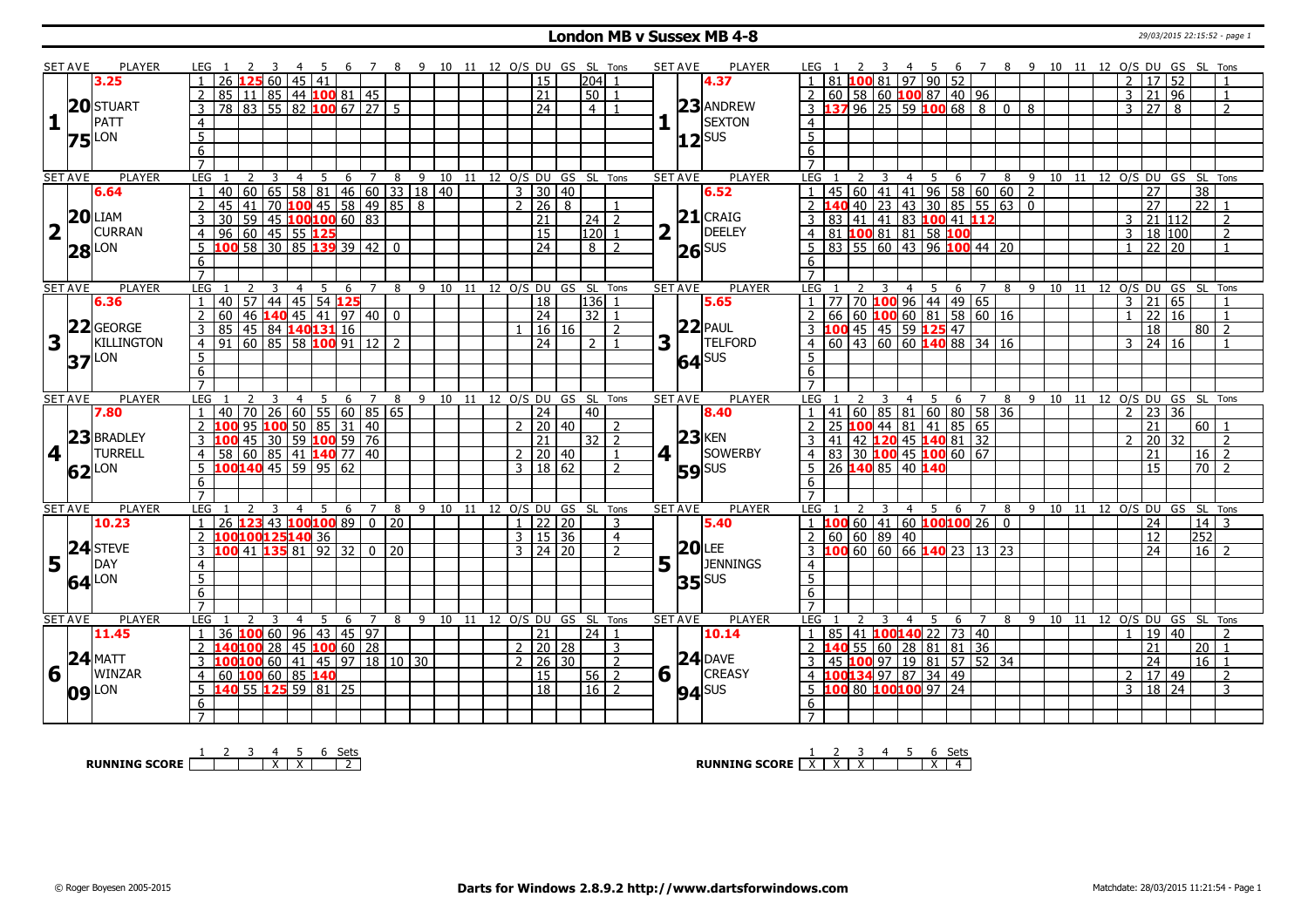#### **London MB v Sussex MB 4-8** 29/03/2015 22:15:52 - page 2

|                     | SET AVE        | <b>PLAYER</b>       | LEG 1                                             | 45<br>- 6                             | 7 8 9 10 11 12 O/S DU GS SL Tons |                            |                |                              |              |                      |         |               |                         |                | <b>SET AVE</b><br><b>PLAYER</b> | LEG                                                                   |                                      | - 45 | 6 7 8 9 10 11 12 O/S DU GS SL Tons     |   |              |    |       |                |                                    |                    |                          |
|---------------------|----------------|---------------------|---------------------------------------------------|---------------------------------------|----------------------------------|----------------------------|----------------|------------------------------|--------------|----------------------|---------|---------------|-------------------------|----------------|---------------------------------|-----------------------------------------------------------------------|--------------------------------------|------|----------------------------------------|---|--------------|----|-------|----------------|------------------------------------|--------------------|--------------------------|
|                     |                | 7.53                | 40<br>39<br>96                                    | 93 133 100                            |                                  |                            |                |                              |              | $3 \mid 18 \mid 100$ |         |               | 2                       |                | 4.61                            |                                                                       | $60 \mid 44 \mid 55 \mid 59 \mid 60$ |      |                                        |   |              |    |       |                | 18                                 | 178                |                          |
|                     |                |                     | 60                                                | $180$ 45 $100$ 76 $140$               |                                  |                            |                |                              | $\mathbf{3}$ |                      | 18   40 |               | $2 + 1$                 |                |                                 | 40 30 100 96 47                                                       |                                      |      |                                        |   |              |    |       |                | 15                                 | 88                 | 2                        |
|                     |                | $24$ DIOGO          | $96$ 59 45 43 84 98                               |                                       |                                  |                            |                |                              |              | 18                   |         | 76            |                         |                | $22$ GARETH                     | $3   43   85   59   100   121   61   32$                              |                                      |      |                                        |   |              |    |       |                | 19 32                              |                    | $\overline{\phantom{a}}$ |
| 7                   |                | PORTELA             | $100$ 45 $140$ 40 60 56 28 0 32<br>$\overline{4}$ |                                       |                                  |                            |                |                              |              | $2$   26   32        |         |               | $\overline{2}$          |                | SYVERSON                        | 4 81 50 60 44 36 81 83 34                                             |                                      |      |                                        |   |              |    |       |                | $\overline{24}$                    | 32                 |                          |
|                     |                |                     | 5                                                 |                                       |                                  |                            |                |                              |              |                      |         |               |                         |                |                                 | 5 <sup>5</sup>                                                        |                                      |      |                                        |   |              |    |       |                |                                    |                    |                          |
|                     |                | $10^{\text{LON}}$   | 6                                                 |                                       |                                  |                            |                |                              |              |                      |         |               |                         |                | $45$ <sup>SUS</sup>             | 6                                                                     |                                      |      |                                        |   |              |    |       |                |                                    |                    |                          |
|                     |                |                     | $\overline{7}$                                    |                                       |                                  |                            |                |                              |              |                      |         |               |                         |                |                                 | $\overline{7}$                                                        |                                      |      |                                        |   |              |    |       |                |                                    |                    |                          |
|                     | <b>SET AVE</b> | <b>PLAYER</b>       | LEG<br>2<br>-3                                    | $\overline{4}$<br>-5<br>6             | $\overline{7}$                   | 8                          |                | 9 10 11 12 O/S DU GS SL Tons |              |                      |         |               |                         |                | <b>PLAYER</b><br><b>SET AVE</b> | <b>LEG</b><br>2                                                       | 3<br>$\overline{4}$                  | 5    | $\overline{7}$<br>-6                   |   |              |    |       |                | 8 9 10 11 12 0/S DU GS SL Tons     |                    |                          |
|                     |                | 7.73                | $\overline{59}$<br>$\mathbf{1}$                   | 44 125 100 20 137 16                  |                                  |                            |                |                              |              | 2   20   16          |         |               | 3                       |                | 3.40                            | 81   27   59 <mark>100</mark> 59   24<br>$\overline{1}$               |                                      |      |                                        |   |              |    |       |                | 18                                 | $\overline{151}$ 1 |                          |
|                     |                |                     | $137$ 70 134 76<br>$\overline{2}$<br>60           |                                       | $9 \mid 7$                       | 8<br>$\mathbf{0}$          |                |                              |              | $1$   25   8         |         |               | $\overline{z}$          |                |                                 | 81   <b>140</b> 60 <b>100</b> 11   45   44   10   6<br>$\overline{2}$ |                                      |      |                                        |   |              |    |       |                | $\overline{27}$                    | $\overline{4}$     | $\mathcal{L}$            |
|                     |                | $20$ SCOTT          | $\overline{3}$<br>91                              | 39 97 45 140 74 13                    |                                  | $\overline{0}$<br>$\Omega$ | $\overline{2}$ |                              |              | $\sqrt{28}$          |         |               |                         |                | $17$ CONNOR                     | 3 41 42 81 45 57 39 14 42 60                                          |                                      |      |                                        |   |              |    |       |                | $\overline{27}$                    | 80                 |                          |
| 8                   | $\mathbf{L}$   | <b>ARTISS</b>       | $\overline{4}$                                    |                                       |                                  |                            |                |                              |              |                      |         |               |                         | 8              | LEVETT                          | $\overline{4}$                                                        |                                      |      |                                        |   |              |    |       |                |                                    |                    |                          |
|                     |                |                     |                                                   |                                       |                                  |                            |                |                              |              |                      |         |               |                         |                |                                 | $\overline{5}$                                                        |                                      |      |                                        |   |              |    |       |                |                                    |                    |                          |
|                     |                | <b>59</b> LON       | $\frac{5}{6}$                                     |                                       |                                  |                            |                |                              |              |                      |         |               |                         |                | $61$ <sup>SUS</sup>             | 6                                                                     |                                      |      |                                        |   |              |    |       |                |                                    |                    |                          |
|                     |                |                     | $\overline{7}$                                    |                                       |                                  |                            |                |                              |              |                      |         |               |                         |                |                                 |                                                                       |                                      |      |                                        |   |              |    |       |                |                                    |                    |                          |
|                     | <b>SET AVE</b> | <b>PLAYER</b>       | LEG<br>3                                          | 5<br>6<br>4                           | $\overline{7}$<br>$\overline{8}$ |                            |                | 9 10 11 12 0/S DU GS SL Tons |              |                      |         |               |                         |                | <b>SET AVE</b><br><b>PLAYER</b> | LEG                                                                   | 3                                    |      | 4 5 6 7 8 9 10 11 12 O/S DU GS SL Tons |   |              |    |       |                |                                    |                    |                          |
|                     |                | 8.98                | 60<br>5 <sup>1</sup>                              | $40$ $ 41$ 99 80 18                   |                                  |                            |                |                              |              | $\overline{24}$      |         | 18            |                         |                | 5.80                            | 85<br>6                                                               | 100                                  |      | 8 81 95 58 36 32                       |   |              |    |       | $\overline{3}$ | $\overline{27}$<br>$\overline{32}$ |                    |                          |
|                     |                |                     | 26                                                | 121 43 58 99 58 80 16                 |                                  |                            |                |                              |              | $2 \mid 23 \mid 16$  |         |               |                         |                |                                 | $2$ <b>100</b> 60 60 59 49 60 81                                      |                                      |      |                                        |   |              |    |       |                | 21                                 | 32                 |                          |
|                     |                | 23 DANNY            | 100140 43 140 38 20 18<br>$\mathbf{3}$            |                                       |                                  |                            |                |                              |              | 21                   |         | $2 \mid 3$    |                         |                | $22$ MARK                       |                                                                       |                                      |      |                                        |   |              |    |       | $\overline{3}$ | 24 65                              |                    | $\mathbf{1}$             |
| $\overline{9}$      | l II           | WINMILL             | $\overline{4}$<br>85                              | 85 42 137 120 28                      |                                  |                            |                |                              |              | <sup>18</sup>        |         | 4 I           | $\overline{2}$          | $9\sqrt{1}$    | <b>HARWOOD</b>                  |                                                                       |                                      |      |                                        |   |              |    |       | $\overline{1}$ | $16 \mid 40$                       |                    | $\overline{\phantom{a}}$ |
|                     |                |                     | 5                                                 |                                       |                                  |                            |                |                              |              |                      |         |               |                         |                |                                 | $5^{\circ}$                                                           |                                      |      |                                        |   |              |    |       |                |                                    |                    |                          |
|                     |                | $02$ LON            | 6                                                 |                                       |                                  |                            |                |                              |              |                      |         |               |                         |                | $41$ SUS                        | 6                                                                     |                                      |      |                                        |   |              |    |       |                |                                    |                    |                          |
|                     |                |                     | $\overline{7}$                                    |                                       |                                  |                            |                |                              |              |                      |         |               |                         |                |                                 | $\overline{7}$                                                        |                                      |      |                                        |   |              |    |       |                |                                    |                    |                          |
|                     | <b>SET AVE</b> | <b>PLAYER</b>       | <b>LEG</b>                                        | 5<br>$\overline{4}$<br>6              | $\overline{7}$                   | 8                          |                | 9 10 11 12 O/S DU GS SL Tons |              |                      |         |               |                         |                | <b>SET AVE</b><br><b>PLAYER</b> | LEG                                                                   | 3<br>$\overline{4}$                  | 5    | 6<br>$\overline{7}$                    | 8 |              |    |       |                | 9 10 11 12 0/S DU GS SL Tons       |                    |                          |
|                     |                | 5.00                | 60<br>$\overline{1}$                              |                                       |                                  |                            |                |                              |              | <sup>15</sup>        |         | 183           | $\overline{\mathbf{1}}$ |                | 7.43                            | 1 140 41 180 100 40                                                   |                                      |      |                                        |   |              |    |       | $\overline{3}$ | 15   40                            |                    | $B+1$                    |
|                     |                |                     | $\overline{2}$<br>41                              | $\frac{1}{41}$ 60 60 22 <b>100</b> 83 |                                  |                            |                |                              |              | $\overline{21}$      |         | 94            |                         |                |                                 | 60 93 59 55 81 95 38 20<br>$\mathcal{L}$                              |                                      |      |                                        |   |              |    |       | $\overline{1}$ | $\overline{22}$<br>  20            |                    |                          |
|                     |                | 20 GRAHAM           | 45 60 40 <b>100 100 100</b> 0<br>$\overline{3}$   |                                       |                                  |                            |                |                              |              | 21                   |         | $\sqrt{56}$ 3 |                         |                | $26$ DAN                        | 3 100100 85 123 45 38 10                                              |                                      |      |                                        |   |              |    |       | $\overline{1}$ | 19 10                              |                    | 3                        |
| 10 L                |                | RACKSTRAW           |                                                   |                                       |                                  |                            |                |                              |              |                      |         |               |                         | LO '           | <b>BRADFORD</b>                 | $\overline{4}$                                                        |                                      |      |                                        |   |              |    |       |                |                                    |                    |                          |
|                     |                |                     | $\frac{4}{5}$                                     |                                       |                                  |                            |                |                              |              |                      |         |               |                         |                |                                 | $\overline{5}$                                                        |                                      |      |                                        |   |              |    |       |                |                                    |                    |                          |
|                     |                | <b>53</b> LON       | $6\overline{6}$                                   |                                       |                                  |                            |                |                              |              |                      |         |               |                         |                | $84$ <sup>SUS</sup>             | 6                                                                     |                                      |      |                                        |   |              |    |       |                |                                    |                    |                          |
|                     |                |                     | $\overline{7}$                                    |                                       |                                  |                            |                |                              |              |                      |         |               |                         |                |                                 | $\overline{7}$                                                        |                                      |      |                                        |   |              |    |       |                |                                    |                    |                          |
|                     | <b>SET AVE</b> | <b>PLAYER</b>       | LEG                                               |                                       |                                  | 8                          |                | 9 10 11 12 O/S DU GS SL Tons |              |                      |         |               |                         |                | <b>SET AVE</b><br><b>PLAYER</b> | LEG                                                                   | 4                                    |      | 6                                      | 8 | $\mathsf{q}$ | 10 | $-11$ |                | 12 O/S DU GS SL Tons               |                    |                          |
|                     |                | 4.65                |                                                   |                                       |                                  |                            |                |                              |              |                      |         |               |                         |                |                                 |                                                                       |                                      |      |                                        |   |              |    |       | 3              | 21<br>  68                         |                    | $\overline{2}$           |
|                     |                |                     |                                                   |                                       |                                  |                            |                |                              |              |                      |         |               |                         |                |                                 |                                                                       |                                      |      |                                        |   |              |    |       |                |                                    |                    | 3                        |
|                     |                |                     | 60 45 47                                          | $35 \mid 30 \mid 45$                  |                                  |                            |                |                              |              | 18                   |         | 239           |                         |                | 9.41                            | 60 85 60 28 100100 68                                                 |                                      |      |                                        |   |              |    |       |                |                                    |                    |                          |
|                     |                |                     | 30 97 100 85 100 0 49 0<br>$2^{\circ}$            |                                       |                                  |                            |                |                              |              | $\overline{24}$      |         | $40$   2      |                         |                |                                 | 2 100 85 100 45 45 101 17 8                                           |                                      |      |                                        |   |              |    |       | $\overline{2}$ | $ 23\rangle$<br>8                  |                    |                          |
|                     |                | $21$ DANIEL         | 3                                                 | 45 140 45 95 31 20                    |                                  |                            |                |                              |              | 19 20                |         |               | $\overline{z}$          |                | $24$ PETER                      | 3   60   66   45   60   140   98   26                                 |                                      |      |                                        |   |              |    |       |                | 21                                 | 6                  | $\mathbf{1}$             |
| 11                  |                | <b>FAULKNER</b>     | 47 85 60 60 97 96<br>$\overline{4}$               |                                       |                                  |                            |                |                              |              | 18                   |         | 56            |                         | 10             | <b>STONER</b>                   | 4 100100100 90 79 32                                                  |                                      |      |                                        |   |              |    |       | $\mathcal{P}$  | 17   32                            |                    | 3                        |
|                     |                | $13$ <sup>LON</sup> | 5                                                 |                                       |                                  |                            |                |                              |              |                      |         |               |                         |                | $37$ <sup>SUS</sup>             | 5 <sup>5</sup>                                                        |                                      |      |                                        |   |              |    |       |                |                                    |                    |                          |
|                     |                |                     | 6                                                 |                                       |                                  |                            |                |                              |              |                      |         |               |                         |                |                                 | 6                                                                     |                                      |      |                                        |   |              |    |       |                |                                    |                    |                          |
|                     |                |                     | $\overline{7}$                                    |                                       |                                  |                            |                |                              |              |                      |         |               |                         |                |                                 | $\overline{7}$                                                        |                                      |      |                                        |   |              |    |       |                |                                    |                    |                          |
|                     | <b>SET AVE</b> | PLAYER              | LEG                                               | -6                                    | $\overline{7}$                   | 8                          |                | 9 10 11 12 O/S DU GS SL Tons |              |                      |         |               |                         |                | PLAYER<br><b>SET AVE</b>        | <b>LEG</b>                                                            | 4                                    |      | - 6<br>$\overline{7}$                  |   | 89           |    |       |                | 10 11 12 O/S DU GS SL Tons         |                    |                          |
|                     |                | 8.80                | 1 100180100 57 32 32                              |                                       |                                  |                            |                |                              |              | $16$ 32              |         |               | $B+1$                   |                | 8.81                            | $1 \mid 55 \mid 60 \mid 60 \mid 44 \mid 60$                           |                                      |      |                                        |   |              |    |       |                | 15                                 | 12221              |                          |
|                     |                |                     | 85 100100 60 60 56<br>$2^{\circ}$                 |                                       |                                  |                            |                |                              |              | <sup>18</sup>        |         | $40 \mid 2$   |                         |                |                                 | 2 $100$ 43 45 60 100121 32                                            |                                      |      |                                        |   |              |    |       | $\overline{1}$ | 19 32                              |                    | 3                        |
|                     |                | $24$ NICK           | 3                                                 | $145\overline{55}$ 41 60 100          |                                  |                            |                |                              |              | 18                   |         | $ 100 $ 2     |                         |                | $24$ DAN                        | 3 100140 45 180 18 18                                                 |                                      |      |                                        |   |              |    |       | $\overline{1}$ | 16 18                              |                    | $B+1$                    |
| $12^{\overline{1}}$ |                | <b>COCKS</b>        | 100 58 43 83 87 42 46<br>$\overline{4}$           |                                       |                                  |                            |                |                              |              | $\overline{21}$      |         | $42$   1      |                         | 2 <sub>1</sub> | GRIMMETT                        | $4 \mid 55 \mid 85 \mid 41 \mid 80$ 140 0 60 40                       |                                      |      |                                        |   |              |    |       |                | $3 \mid 24 \mid 40$                |                    |                          |
|                     |                |                     | $\overline{5}$                                    |                                       |                                  |                            |                |                              |              |                      |         |               |                         |                |                                 | 5                                                                     |                                      |      |                                        |   |              |    |       |                |                                    |                    |                          |
|                     |                | <b>96</b> LON       | 6<br>$\overline{7}$                               |                                       |                                  |                            |                |                              |              |                      |         |               |                         |                | $ 08 $ SUS                      | $6\overline{6}$<br>$\overline{7}$                                     |                                      |      |                                        |   |              |    |       |                |                                    |                    |                          |

| ╰                                                                                                | <br>しししこ<br>∸<br>∸                                         |
|--------------------------------------------------------------------------------------------------|------------------------------------------------------------|
| <b>RUNNING SCORE</b><br>$\ddot{\phantom{1}}$<br>$\sqrt{ }$                                       | <b>RUNNING SCORE</b><br>. .<br>. .<br>$\ddot{\phantom{1}}$ |
| OP:<br>$24 \epsilon A$<br>ı MB<br>: Dav<br><b>CL.</b><br>Londor<br><u>ът с</u><br>-4.04<br>ັບເປນ | Bradford 26.84 $*$<br>، OP<br>$\cdots$<br>SUSSEX<br>יי     |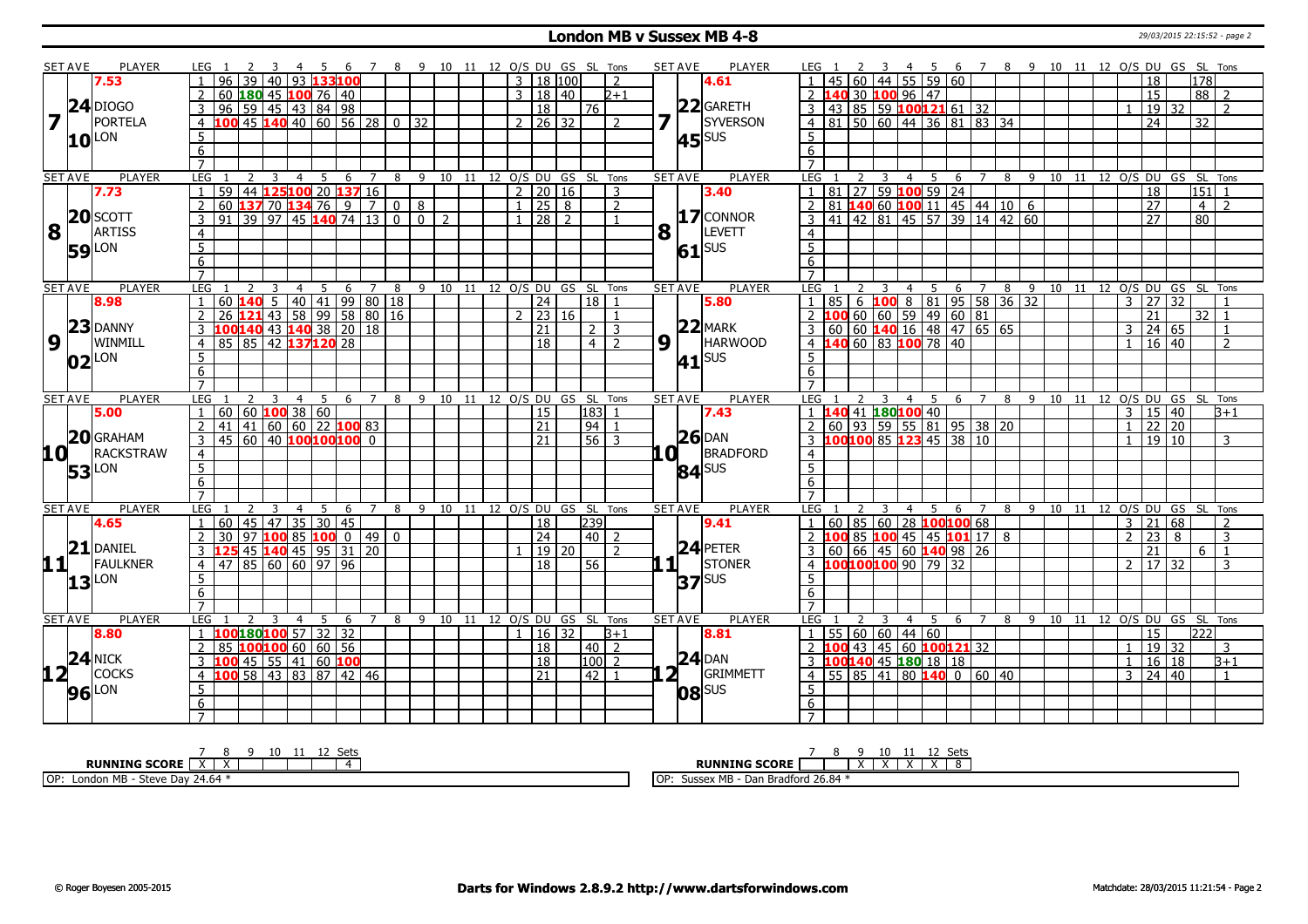# **London MB**

### **Sussex MB**

| <b>PLAYER</b>            |    | W/Liwonilost | <b>AVE</b> | <b>TAVE</b> | <b>POINTS DARTS TONS TON+180</b> |                 |                 |    | <b>TONS</b> | <b>PLAYER</b>          |    | W/L WON LOST | <b>AVE</b> |       | TAVE POINTS DARTS TONS TON+ 180 |     |    |    | <b>TONS</b> |
|--------------------------|----|--------------|------------|-------------|----------------------------------|-----------------|-----------------|----|-------------|------------------------|----|--------------|------------|-------|---------------------------------|-----|----|----|-------------|
| <b>Stuart Patt</b>       |    |              | 20.75      | 3.25        | 1245                             | 60              |                 |    | $3 + C$     | <b>Andrew Sexton</b>   |    |              |            | 4.37  | 1503                            | 65  |    |    | $4 + 0$     |
| <b>Liam Curran</b>       |    |              | 20.28      | 6.64        | 2353                             | 116             |                 |    | $6 + C$     | <b>Craig Deelev</b>    |    |              | 21.26      | 6.52  | 2445                            | 115 |    |    | $6 + 0$     |
| <b>George Killington</b> |    |              | 22.37      | 6.36        | 1834                             | 82              |                 |    | $5 + 0$     | <b>Paul Telford</b>    |    |              | 22.64      | 5.65  | 1924                            | 85  |    |    | $5 + 0$     |
| <b>Bradley Turrell</b>   |    |              | 23.62      | 7.80        | 2433                             | 103             |                 |    | $7 + 0$     | Ken Sowerbv            |    |              | 23.59      | 8.40  | 2359                            | 100 |    |    | $7 + 0$     |
| <b>Steve Day</b>         |    |              | 24.64      | 10.23       | 1503                             | 61              |                 |    | $9 + C$     | <b>Lee Jennings</b>    |    |              | 20.35      | 5.40  | 1221                            | 60  |    |    | $5+0$       |
| Matt Winzar              |    |              | 24.09      | 11.45       | 2409                             | 100             |                 |    | $10 + 0$    | Dave Creasy            |    |              | 24.94      | 10.14 | 2469                            | 99  |    |    | $9 + 0$     |
| Diogo Portela            |    |              | 24.10      | 7.53        | 1928                             | 80 <sub>1</sub> |                 |    | $6 + 1$     | <b>Gareth Syverson</b> |    |              | 22.45      | 4.61  | 1706                            | 761 |    |    | $4 + 0$     |
| <b>Scott Artiss</b>      |    |              | 20.59      | 7.73        | 1503                             | 73              |                 |    | $6 + C$     | Connor Levett          | 0  |              | 17.61      | 3.40  | 1268                            | 72  |    |    | $3+0$       |
| <b>Danny Winmill</b>     |    |              | 23.02      | 8.98        | 1980                             | 86              |                 |    | $7 + 0$     | Mark Harwood           |    |              | 22.41      | 5.80  | 1972                            | 88  |    |    | $5 + 0$     |
| Graham Rackstraw         |    |              | 20.53      | 5.00        | 1170                             | 57              |                 |    | $5 + 0$     | Dan Bradford           |    |              | 26.84      | 7.43  | 1503                            | 56  |    |    | $6 + 1$     |
| Daniel Faulkner          |    |              | 21.13      | 4.65        | 1669                             | 79              |                 |    | $4 + C$     | Peter Stoner           |    |              | 24.37      | 9.41  | 1998                            | 82  |    |    | $9 + 0$     |
| <b>Nick Cocks</b>        |    |              | 24.96      | 8.80        | 1822                             | 73              |                 |    | $8 + 1$     | Dan Grimmett           |    |              | 24.08      | 8.81  | 1782                            | 74  |    |    | $7 + 1$     |
| <b>TOTALS</b>            | 20 | 27           | 22.52      |             | 21849                            | 970             | 60 <sub>1</sub> | 14 | $76 + 2$    | <b>ITOTALS</b>         | 27 |              | 22.79      |       | 22150                           | 972 | 52 | 16 | $70 + 2$    |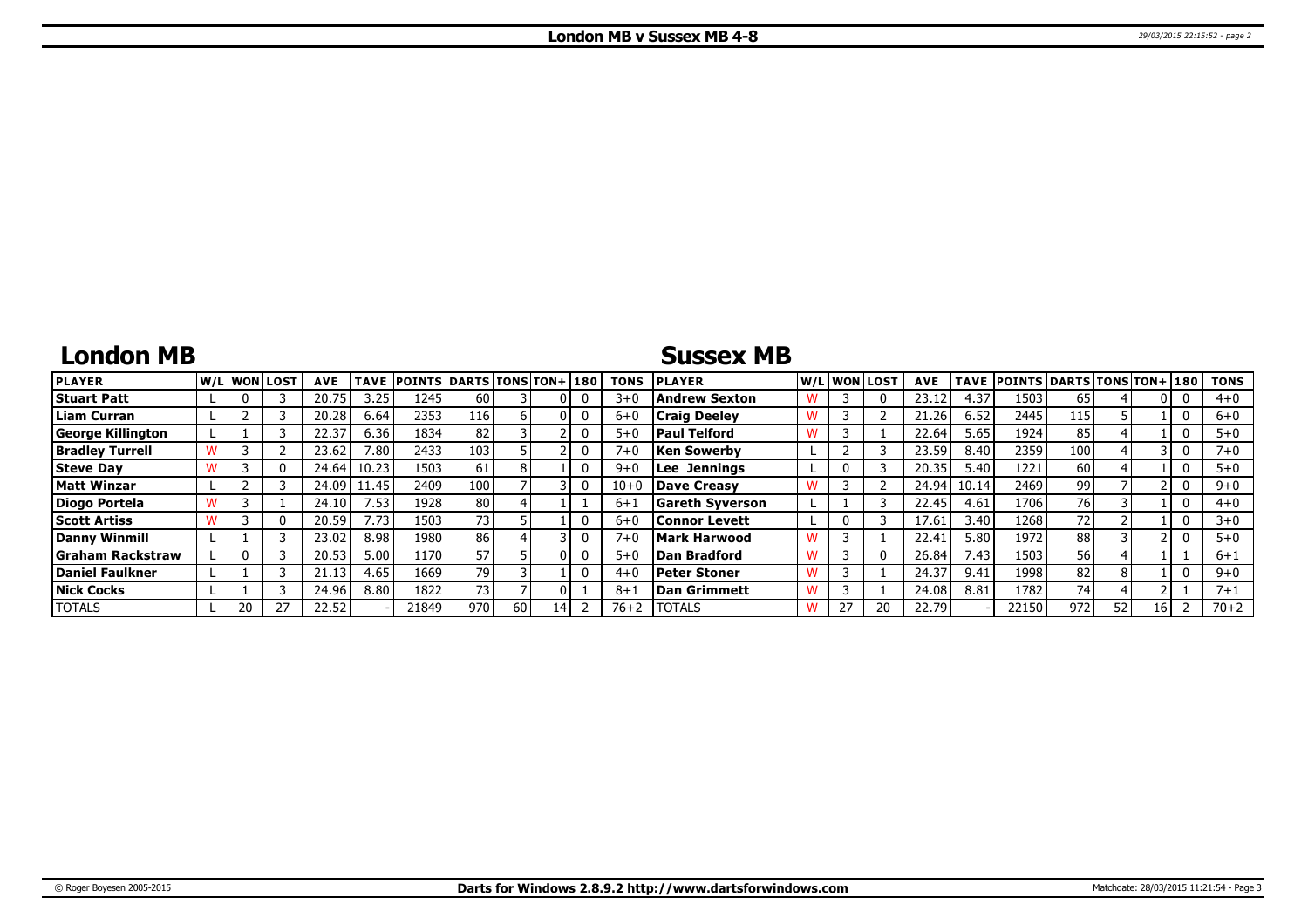### **London WB v Sussex WB 5-1** 29/03/2015 22:15:23 - page 1

|                         | <b>SET AVE</b> | <b>PLAYER</b>       | LEG 1               |                 |                                   |   |                |                 |     |                                                     |   |                                                                                                                                                                  |                |                         |                |                |                     |                       |                            |                |   | <b>SET AVE</b>                 | PLAYER              | LEG 1            |    |       |                                                                                                                                            |   |                          |                |                                                   |    |                |                            |                |                                  |                | 3 4 5 6 7 8 9 10 11 12 O/S DU GS SL Tons |                |
|-------------------------|----------------|---------------------|---------------------|-----------------|-----------------------------------|---|----------------|-----------------|-----|-----------------------------------------------------|---|------------------------------------------------------------------------------------------------------------------------------------------------------------------|----------------|-------------------------|----------------|----------------|---------------------|-----------------------|----------------------------|----------------|---|--------------------------------|---------------------|------------------|----|-------|--------------------------------------------------------------------------------------------------------------------------------------------|---|--------------------------|----------------|---------------------------------------------------|----|----------------|----------------------------|----------------|----------------------------------|----------------|------------------------------------------|----------------|
|                         |                | 2.00                |                     |                 |                                   |   |                |                 |     |                                                     |   | 3 4 5 6 7 8 9 10 11 12 O/S DU GS SL Tons<br> 60  50  22  52  60  26  42  32  39  51   2  35  51                                                                  |                |                         |                |                |                     |                       |                            |                |   |                                | 1.00                |                  |    |       | 61 60 45 41 47 15 40                                                                                                                       |   |                          |                | 9                                                 |    | $44 \mid 51$   |                            |                | 36                               |                | 17                                       |                |
|                         |                |                     |                     |                 |                                   |   |                |                 |     |                                                     |   | 60 60 <b>100</b> 26 45 41 66 71 32                                                                                                                               |                |                         |                |                | 3   27   32         |                       |                            |                |   |                                |                     |                  |    |       | $2   35   30   85   98   60   60   28   13$                                                                                                |   |                          |                |                                                   |    |                |                            |                | 24                               |                | $\overline{92}$                          |                |
|                         |                | <b>17 NIKKI</b>     |                     |                 |                                   |   |                |                 |     | $60$   26   81   45   100 60   99   30              |   |                                                                                                                                                                  |                |                         |                | $\overline{2}$ |                     | 23 30                 |                            |                |   |                                | $15$ HAYLEY         |                  |    |       | $\overline{3}$   55   52   45   41   43   23   100 60                                                                                      |   |                          |                |                                                   |    |                |                            |                | $\overline{24}$                  |                | $\overline{82}$                          |                |
| 1                       |                | <b>PATTEN</b>       | $\overline{4}$      |                 |                                   |   |                |                 |     |                                                     |   |                                                                                                                                                                  |                |                         |                |                |                     |                       |                            |                |   |                                | GATFORD             |                  |    |       |                                                                                                                                            |   |                          |                |                                                   |    |                |                            |                |                                  |                |                                          |                |
|                         |                |                     |                     |                 |                                   |   |                |                 |     |                                                     |   |                                                                                                                                                                  |                |                         |                |                |                     |                       |                            |                |   |                                |                     | $\overline{4}$   |    |       |                                                                                                                                            |   |                          |                |                                                   |    |                |                            |                |                                  |                |                                          |                |
|                         |                | <b>68</b> LON       | $\overline{5}$      |                 |                                   |   |                |                 |     |                                                     |   |                                                                                                                                                                  |                |                         |                |                |                     |                       |                            |                |   |                                | $62$ <sup>SUS</sup> | $\overline{5}$   |    |       |                                                                                                                                            |   |                          |                |                                                   |    |                |                            |                |                                  |                |                                          |                |
|                         |                |                     | $\overline{6}$      |                 |                                   |   |                |                 |     |                                                     |   |                                                                                                                                                                  |                |                         |                |                |                     |                       |                            |                |   |                                |                     | $\overline{6}$   |    |       |                                                                                                                                            |   |                          |                |                                                   |    |                |                            |                |                                  |                |                                          |                |
|                         |                |                     | $\overline{7}$      |                 |                                   |   |                |                 |     |                                                     |   |                                                                                                                                                                  |                |                         |                |                |                     |                       |                            |                |   |                                |                     | $\overline{7}$   |    |       |                                                                                                                                            |   |                          |                |                                                   |    |                |                            |                |                                  |                |                                          |                |
|                         | <b>SET AVE</b> | <b>PLAYER</b>       | <b>LEG</b>          |                 | $\overline{2}$                    | 3 | $\overline{4}$ | $5\overline{)}$ |     | $6 \overline{7}$                                    |   | 8 9 10 11 12 0/S DU GS SL Tons                                                                                                                                   |                |                         |                |                |                     |                       |                            |                |   | <b>SET AVE</b>                 | PLAYER              |                  |    |       | 1 85 30 60 45 45 6 7 8 9 10<br>1 85 30 60 45 45 26 19 30 97 24<br>2 43 52 60 23 60 30 45 28 88 60<br>3 41 76 85 24 51 32 <b>140</b> 32 0 0 |   |                          |                |                                                   |    |                | 10 11 12 0/S DU GS SL Tons |                |                                  |                |                                          |                |
|                         |                | 3.40                |                     |                 |                                   |   |                |                 |     |                                                     |   | 26 45 40 42 41 41 25 41 100 80 20                                                                                                                                |                |                         |                |                |                     | $1 \vert 31 \vert 20$ |                            | $\mathbf{1}$   |   |                                | 3.80                |                  |    |       |                                                                                                                                            |   |                          |                |                                                   |    |                |                            |                | 30                               |                | 40                                       |                |
|                         |                |                     |                     |                 |                                   |   |                |                 |     |                                                     |   | 2 100 60 41 40 45 41 98 10 26 40                                                                                                                                 |                |                         |                |                |                     | $2 \mid 29 \mid 40$   |                            | $\mathbf{1}$   |   |                                |                     |                  |    |       |                                                                                                                                            |   |                          |                |                                                   |    |                |                            |                | $\overline{30}$                  |                | $\overline{12}$                          |                |
|                         |                | $16$ ANDREA         |                     | 40 l            |                                   |   |                |                 |     |                                                     |   | 45 45 55 5 62 41 44 78 55 18 0                                                                                                                                   |                |                         |                |                | $\overline{36}$     |                       | 13                         |                |   |                                | $16$ LUCY           |                  |    |       |                                                                                                                                            |   |                          |                |                                                   |    | $\overline{0}$ | $\overline{20}$ 3          |                | 36                               | 20             |                                          |                |
| $\overline{\mathbf{2}}$ |                | <b>WALKER</b>       | 4                   |                 |                                   |   |                |                 |     | 45 140 26 60 60 41 57 70                            |   |                                                                                                                                                                  |                |                         |                |                | $\overline{24}$     |                       | 2 <sup>1</sup>             |                |   |                                | <b>CUNNINGHAM</b>   |                  |    |       | 4 45 70 40 140 100 43 20 35 8                                                                                                              |   |                          |                |                                                   |    |                |                            | $\mathbf{1}$   | 25                               | 8              |                                          | $\overline{2}$ |
|                         |                | $82$ <sup>LON</sup> | 5                   |                 |                                   |   |                |                 |     |                                                     |   | 45 44 35 26 95 60 81 59 40 16                                                                                                                                    |                |                         |                |                |                     | $\sqrt{28}$ 16        |                            |                |   |                                | $43$ <sup>SUS</sup> |                  |    |       | 5 60 45 35 13 83 38 83 71 52                                                                                                               |   |                          |                |                                                   |    |                |                            |                | 27                               |                | 21                                       |                |
|                         |                |                     | 6                   |                 |                                   |   |                |                 |     |                                                     |   |                                                                                                                                                                  |                |                         |                |                |                     |                       |                            |                |   |                                |                     | 6                |    |       |                                                                                                                                            |   |                          |                |                                                   |    |                |                            |                |                                  |                |                                          |                |
|                         |                |                     |                     |                 |                                   |   |                |                 |     |                                                     |   |                                                                                                                                                                  |                |                         |                |                |                     |                       |                            |                |   |                                |                     |                  |    |       |                                                                                                                                            |   |                          |                |                                                   |    |                |                            |                |                                  |                |                                          |                |
|                         | <b>SET AVE</b> | <b>PLAYER</b>       | LEG                 |                 |                                   | 3 | $\overline{4}$ | $\overline{5}$  |     |                                                     |   | 6 7 8 9 10 11 12 0/S DU GS SL Tons                                                                                                                               |                |                         |                |                |                     |                       |                            |                |   | <b>SET AVE</b>                 | <b>PLAYER</b>       | LEG <sub>1</sub> |    |       | $\overline{4}$                                                                                                                             |   | $5\quad 6\quad 7\quad 8$ | $-9$           |                                                   |    |                | 10 11 12 O/S DU GS SL Tons |                |                                  |                |                                          |                |
|                         |                | 5.00                |                     |                 |                                   |   |                |                 |     |                                                     |   | 30 41 85 11 85 60 13 100 19 17                                                                                                                                   |                |                         |                |                | 30                  |                       | 40 l                       |                |   |                                | 2.45                |                  |    |       | 59   <mark>125</mark> 19   50   38   43   66   81   15                                                                                     |   |                          |                | $\mathbf{1}$                                      |    | $\overline{4}$ |                            | $\overline{3}$ | 33                               | $\overline{4}$ |                                          |                |
|                         |                |                     |                     |                 |                                   |   |                |                 |     |                                                     |   | <b>100</b> 22 70 64 24 24 77 44 0 36 21 19 3 36 19<br>43 60 83 41 85 7 43 24 59 56                                                                               |                |                         |                |                |                     |                       |                            | $\mathbf{1}$   |   |                                |                     |                  |    |       | 2 41 85 39 45 45 26 22 63 32 53<br>3 41 43 40 60 60 85 62 78 24 0                                                                          |   |                          |                | 53                                                | 48 |                |                            |                | 33                               |                | $\mathcal{P}$                            |                |
|                         |                | $15$ JANE           | $\overline{3}$      |                 |                                   |   |                |                 |     |                                                     |   |                                                                                                                                                                  |                |                         |                |                |                     |                       |                            |                |   |                                | 15 BRIDGET          |                  |    |       |                                                                                                                                            |   |                          |                |                                                   |    |                |                            |                | $\overline{30}$                  |                | $\overline{8}$                           |                |
| $\overline{\mathbf{3}}$ |                | <b>BIGGS</b>        |                     |                 |                                   |   |                |                 |     |                                                     |   | 24 100 3 43 81 41 22 100 15 56                                                                                                                                   |                |                         |                |                | $\overline{30}$     |                       | $16$   2                   |                | 3 | H.                             | GUILFORD            |                  |    |       | 4 39 45 36 60 22 38 22 81 <b>120</b> 38<br>5 60 61 76 35 85 41 47 18 32 10 18                                                              |   |                          |                |                                                   |    |                |                            | $\overline{2}$ | $\overline{29}$                  | 38             |                                          |                |
|                         |                | <b>50</b> LON       |                     |                 |                                   |   |                |                 |     |                                                     |   | $5$ 100 60 81 40 41 45 92 38 0 0 4                                                                                                                               |                |                         |                |                | 2   32   4          |                       |                            | $\mathbf{1}$   |   |                                |                     |                  |    |       |                                                                                                                                            |   |                          |                |                                                   |    |                |                            |                | 33                               |                | 18                                       |                |
|                         |                |                     | 6                   |                 |                                   |   |                |                 |     |                                                     |   |                                                                                                                                                                  |                |                         |                |                |                     |                       |                            |                |   |                                | <b>68</b> SUS       | 6                |    |       |                                                                                                                                            |   |                          |                |                                                   |    |                |                            |                |                                  |                |                                          |                |
|                         |                |                     | $\overline{7}$      |                 |                                   |   |                |                 |     |                                                     |   |                                                                                                                                                                  |                |                         |                |                |                     |                       |                            |                |   |                                |                     |                  |    |       |                                                                                                                                            |   |                          |                |                                                   |    |                |                            |                |                                  |                |                                          |                |
|                         | <b>SET AVE</b> | <b>PLAYER</b>       | LEG                 |                 |                                   |   | $\overline{4}$ | -5              | - 6 |                                                     |   | 7 8 9 10 11 12 O/S DU GS SL Tons                                                                                                                                 |                |                         |                |                |                     |                       |                            |                |   | <b>SET AVE</b>                 | <b>PLAYER</b>       | LEG 1            |    |       | - 5<br>$\overline{4}$                                                                                                                      |   | 6 7                      |                | 8 9 10 11 12 0/S DU GS SL Tons                    |    |                |                            |                |                                  |                |                                          |                |
|                         |                |                     |                     |                 |                                   |   |                |                 |     |                                                     |   |                                                                                                                                                                  |                |                         |                |                |                     |                       |                            |                |   |                                |                     |                  |    |       |                                                                                                                                            |   |                          |                |                                                   |    |                |                            |                |                                  |                |                                          |                |
|                         |                |                     |                     |                 |                                   |   |                |                 |     |                                                     |   |                                                                                                                                                                  |                |                         |                |                |                     |                       |                            |                |   |                                |                     |                  |    |       |                                                                                                                                            |   |                          |                |                                                   |    |                |                            |                |                                  |                |                                          |                |
|                         |                | 7.80                |                     |                 | $-60$ 76 60 60 45 81 59 40 0 0 20 |   |                |                 |     |                                                     |   |                                                                                                                                                                  |                |                         |                |                | $1 \mid 31 \mid 20$ |                       |                            |                |   |                                | 2.40                | 1   11           |    |       |                                                                                                                                            |   |                          |                | $\mid$ 60   45   47   55   44   45   36   60   38 |    |                |                            |                | 30                               |                | 60                                       |                |
|                         |                |                     |                     |                 |                                   |   |                |                 |     |                                                     |   | $95 \mid 41 \mid 60$ <b>100</b> 60   41   56   28   15   0                                                                                                       |                |                         |                |                | 30                  |                       | 5 <sup>1</sup>             |                |   |                                |                     |                  |    |       | $145$   52   41   60   26   26   60   45   22   84   40                                                                                    |   |                          |                |                                                   |    |                |                            | 3              | 33                               | l 40           |                                          |                |
|                         |                | $16$ DEB            |                     | 60 <sub>1</sub> |                                   |   |                |                 |     | 60 100 100 100 25 40 16                             |   |                                                                                                                                                                  |                |                         |                |                |                     | 22 16                 |                            | 3              |   |                                | $15$ TERESA         |                  |    |       |                                                                                                                                            |   |                          |                |                                                   |    |                |                            |                | 21                               |                | $72$ 2                                   |                |
| 4                       |                | <b>WATLING</b>      | $\overline{4}$      |                 |                                   |   |                |                 |     | $60   60   100   180   44   37   12   4$            |   | $\overline{0}$                                                                                                                                                   |                | $0$ $\vert$ $0$ $\vert$ | $\overline{2}$ |                | $\overline{36}$     |                       |                            | $2\;2+1$       |   | $4$   $\overline{\phantom{0}}$ | WEIR                | $\overline{4}$   |    |       |                                                                                                                                            |   |                          |                |                                                   |    |                | $33 \mid 2$                |                | 38                               | 43             |                                          |                |
|                         |                |                     | 5 <sup>1</sup>      |                 |                                   |   |                |                 |     |                                                     |   | 41 60 41 81 100 81 57 20 16                                                                                                                                      | $\overline{2}$ | 2                       |                |                | $31 \mid 2$         |                       |                            |                |   |                                | $35$ <sup>SUS</sup> | 5                |    |       |                                                                                                                                            |   |                          |                |                                                   |    |                |                            |                | 30                               |                | 40                                       |                |
|                         |                | 65 LON              | 6                   |                 |                                   |   |                |                 |     |                                                     |   |                                                                                                                                                                  |                |                         |                |                |                     |                       |                            |                |   |                                |                     | 6                |    |       |                                                                                                                                            |   |                          |                |                                                   |    |                |                            |                |                                  |                |                                          |                |
|                         |                |                     | $\overline{7}$      |                 |                                   |   |                |                 |     |                                                     |   |                                                                                                                                                                  |                |                         |                |                |                     |                       |                            |                |   |                                |                     | $\overline{7}$   |    |       |                                                                                                                                            |   |                          |                |                                                   |    |                |                            |                |                                  |                |                                          |                |
|                         | <b>SET AVE</b> | <b>PLAYER</b>       | <b>LEG</b>          |                 |                                   |   | $\overline{4}$ | 5               | 6   | $\overline{7}$                                      | 8 | 9                                                                                                                                                                |                |                         |                |                |                     |                       | 10 11 12 0/S DU GS SL Tons |                |   | SET AVE                        | <b>PLAYER</b>       | <b>LEG</b>       |    |       | 4                                                                                                                                          | 5 | 6                        | 8              | 9                                                 |    |                | 10 11 12 0/S DU GS SL Tons |                |                                  |                |                                          |                |
|                         |                | 2.00                |                     |                 |                                   |   |                |                 |     |                                                     |   | 45 60 45 30 40 85 26 42 28                                                                                                                                       |                |                         |                |                | $\overline{27}$     |                       | 100 <sup>1</sup>           |                |   |                                | 5.40                | $1 \vert 46$     |    | 45    | $\boxed{45}$ 30 100 40 11                                                                                                                  |   |                          |                | $100$ 44 40                                       |    |                |                            |                | 28 40                            |                |                                          | $\overline{2}$ |
|                         |                |                     |                     |                 |                                   |   |                |                 |     |                                                     |   | 60 <b>100</b> 85 60 60 44 12 32 32 0 16                                                                                                                          |                |                         |                |                |                     | $1 \mid 31 \mid 16$   |                            | $\mathbf{1}$   |   |                                |                     | 2 60             |    |       | $\boxed{83}$ $\boxed{30}$ $\boxed{60}$ $\boxed{60}$ $\boxed{50}$ $\boxed{60}$ $\boxed{58}$ $\boxed{20}$                                    |   |                          |                | $\overline{0}$                                    |    |                |                            |                | $\overline{30}$                  |                | $\overline{20}$                          |                |
|                         |                | $16$ <b>KELLY</b>   |                     | 60 l            |                                   |   |                |                 |     |                                                     |   | 11 85 81 30 36 45 59 54 40                                                                                                                                       |                |                         |                | $\overline{2}$ |                     | 29 40                 |                            |                |   |                                | $17$ SAMANTHA       | $\mathbf{3}$     |    |       | 60 60 11 95 45 140 86                                                                                                                      |   |                          | $\overline{2}$ | $\Omega$<br>$\mathbf{0}$                          |    |                |                            |                | 30                               |                | $2\sqrt{1}$                              |                |
| 5                       |                | <b>LIVETT</b>       | $\overline{4}$      |                 |                                   |   |                |                 |     | 45 24 41 60 95 30 85 43                             |   |                                                                                                                                                                  |                |                         |                |                | $\overline{24}$     |                       | 78                         |                |   | $5\vert$ <sup>T</sup>          | <b>HARDING</b>      |                  |    |       | 4 45 85 81 30 45 85 94 36                                                                                                                  |   |                          |                |                                                   |    |                |                            |                | 22                               | 36             |                                          |                |
|                         |                |                     | 5                   |                 |                                   |   |                |                 |     |                                                     |   | $\overline{60}$ $\overline{60}$ $\overline{85}$ $\overline{100}$ $\overline{60}$ $\overline{66}$ $\overline{30}$ $\overline{20}$ $\overline{10}$ $\overline{10}$ |                |                         |                | 3 <sup>1</sup> |                     | 30 10                 |                            |                |   |                                |                     | $5 \mid 55$      |    |       | 43   24   100 45   100 30   37                                                                                                             |   |                          | 27             | $\mathbf{0}$                                      |    |                |                            |                | $\overline{30}$                  |                | $40$   2                                 |                |
|                         |                | <b>50</b> LON       | 6                   |                 |                                   |   |                |                 |     |                                                     |   |                                                                                                                                                                  |                |                         |                |                |                     |                       |                            |                |   |                                | $45$ <sup>SUS</sup> | 6                |    |       |                                                                                                                                            |   |                          |                |                                                   |    |                |                            |                |                                  |                |                                          |                |
|                         |                |                     |                     |                 |                                   |   |                |                 |     |                                                     |   |                                                                                                                                                                  |                |                         |                |                |                     |                       |                            |                |   |                                |                     |                  |    |       |                                                                                                                                            |   |                          |                |                                                   |    |                |                            |                |                                  |                |                                          |                |
|                         | <b>SET AVE</b> | <b>PLAYER</b>       | LEG                 |                 |                                   |   |                | 5               | 6   | $\overline{7}$                                      | 8 | 9                                                                                                                                                                |                |                         |                |                |                     |                       | 10 11 12 0/S DU GS SL Tons |                |   | <b>SET AVE</b>                 | <b>PLAYER</b>       | LEG              |    |       |                                                                                                                                            | 5 | 6<br>$\overline{7}$      | 8              | 9<br>10                                           |    | 11             | 12 O/S DU GS SL Tons       |                |                                  |                |                                          |                |
|                         |                | 2.00                |                     |                 |                                   |   |                |                 |     |                                                     |   | 45   22   45   41   55   45   85   26   45   35   17                                                                                                             |                |                         |                |                | 33                  |                       | 40                         |                |   |                                |                     |                  | 41 | 45 41 | 41 55 41 81 78 38                                                                                                                          |   |                          |                | 8                                                 |    | 32             |                            | $\overline{3}$ | 33 32                            |                |                                          |                |
|                         |                |                     | $\overline{2}$      |                 |                                   |   |                |                 |     | $\boxed{60}$ $\boxed{60}$ <b>100</b> 30 45 81 43 58 |   | $\mathbf 0$                                                                                                                                                      |                |                         |                |                | $\overline{27}$     |                       | $\overline{24}$            |                |   |                                |                     |                  |    |       |                                                                                                                                            |   |                          |                |                                                   |    |                |                            | $\mathbf{1}$   | $\overline{28}$                  | <b>12</b>      |                                          |                |
|                         |                | $15$ CARLY          | $\mathcal{E}$       |                 |                                   |   |                |                 |     |                                                     |   | 45 41 41 45 45 45 100 59 40 20 0                                                                                                                                 |                |                         |                |                | 33                  |                       | $\overline{20}$            | $\overline{1}$ |   |                                | $15$ RHONDA         |                  |    |       | 2 77 26 26 85 72 85 44 54 20 12                                                                                                            |   |                          |                |                                                   |    |                |                            |                | $3 \overline{)33 \overline{)40}$ |                |                                          |                |
|                         |                |                     |                     |                 |                                   |   |                |                 |     |                                                     |   |                                                                                                                                                                  |                |                         |                |                |                     |                       |                            |                |   |                                |                     |                  |    |       | $3 \ 81 \ 85 \ 62 \ 22 \ 9 \ 28 \ 30 \ 82$                                                                                                 |   |                          |                | $36 \mid 26 \mid 40$                              |    |                |                            |                |                                  |                |                                          |                |
| 6                       |                | <b>TOWNSEND</b>     | $\overline{4}$      |                 |                                   |   |                |                 |     |                                                     |   |                                                                                                                                                                  |                |                         |                |                |                     |                       |                            |                |   | $6\sqrt{1}$                    | <b>WEST</b>         | $\overline{4}$   |    |       |                                                                                                                                            |   |                          |                |                                                   |    |                |                            |                |                                  |                |                                          |                |
|                         |                | $26$ <sup>LON</sup> | $\overline{5}$      |                 |                                   |   |                |                 |     |                                                     |   |                                                                                                                                                                  |                |                         |                |                |                     |                       |                            |                |   |                                | $99$ sus            | $\overline{5}$   |    |       |                                                                                                                                            |   |                          |                |                                                   |    |                |                            |                |                                  |                |                                          |                |
|                         |                |                     | 6<br>$\overline{7}$ |                 |                                   |   |                |                 |     |                                                     |   |                                                                                                                                                                  |                |                         |                |                |                     |                       |                            |                |   |                                |                     | 6                |    |       |                                                                                                                                            |   |                          |                |                                                   |    |                |                            |                |                                  |                |                                          |                |

| ادے<br>ししい                                                                       | Sets                                                               |
|----------------------------------------------------------------------------------|--------------------------------------------------------------------|
| - ------<br><b>RUNNING SCORE</b><br>$\ddot{\phantom{1}}$<br>$\ddot{\phantom{1}}$ | <b>RUNNING SCORE</b>                                               |
| , 17.68<br>OP:<br>WB<br>Nikkı<br>Patten<br>London                                | 15.99<br>. WB<br>1OP<br>$\sim$ Moc.<br>Sussex<br>Rhonda West 15.99 |